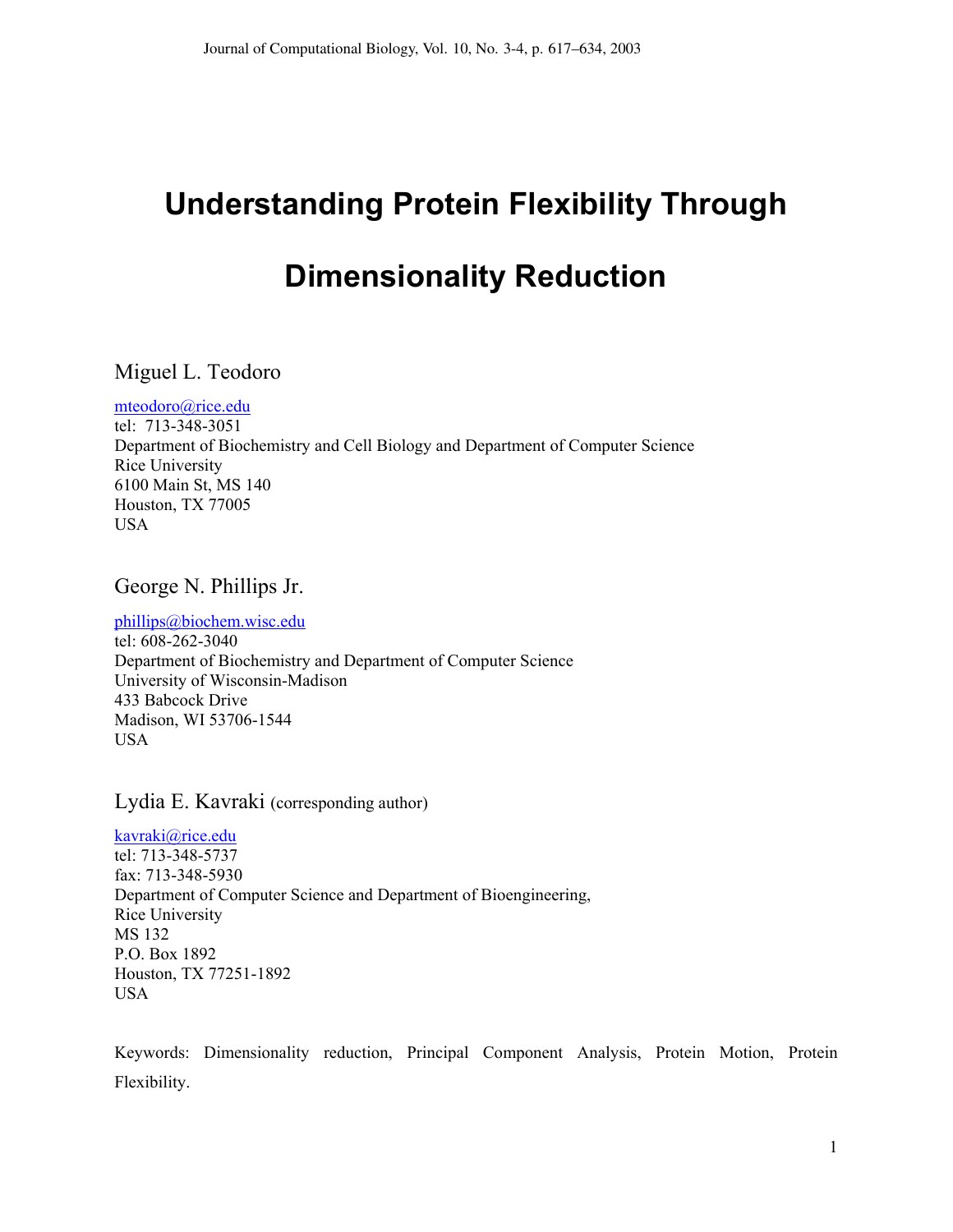## **ABSTRACT**

This work shows how to decrease the complexity of modeling flexibility in proteins by reducing the number of dimensions necessary to model important macromolecular motions such as the induced fit process. Induced fit occurs during the binding of a protein to other proteins, nucleic acids or small molecules (ligands) and is a critical part of protein function. It is now widely accepted that conformational changes of proteins can affect their ability to bind other molecules and that any progress in modeling protein motion and flexibility will contribute to the understanding of key biological functions. However, modeling protein flexibility has proven a very difficult task. Experimental laboratory methods such as X-ray crystallography produce rather limited information, while computational methods such as Molecular Dynamics are too slow for routine use with large systems. In this work we show how to use the Principal Component Analysis method, a dimensionality reduction technique, to transform the original high-dimensional representation of protein motion into a lower dimensional representation that captures the dominant modes of motions of proteins. For a medium-sized protein this corresponds to reducing a problem with a few thousand degrees of freedom to one with less than fifty. Although there is inevitably some loss in accuracy, we show that we can obtain conformations that have been observed in laboratory experiments, starting from different initial conformations and working in a drastically reduced search space.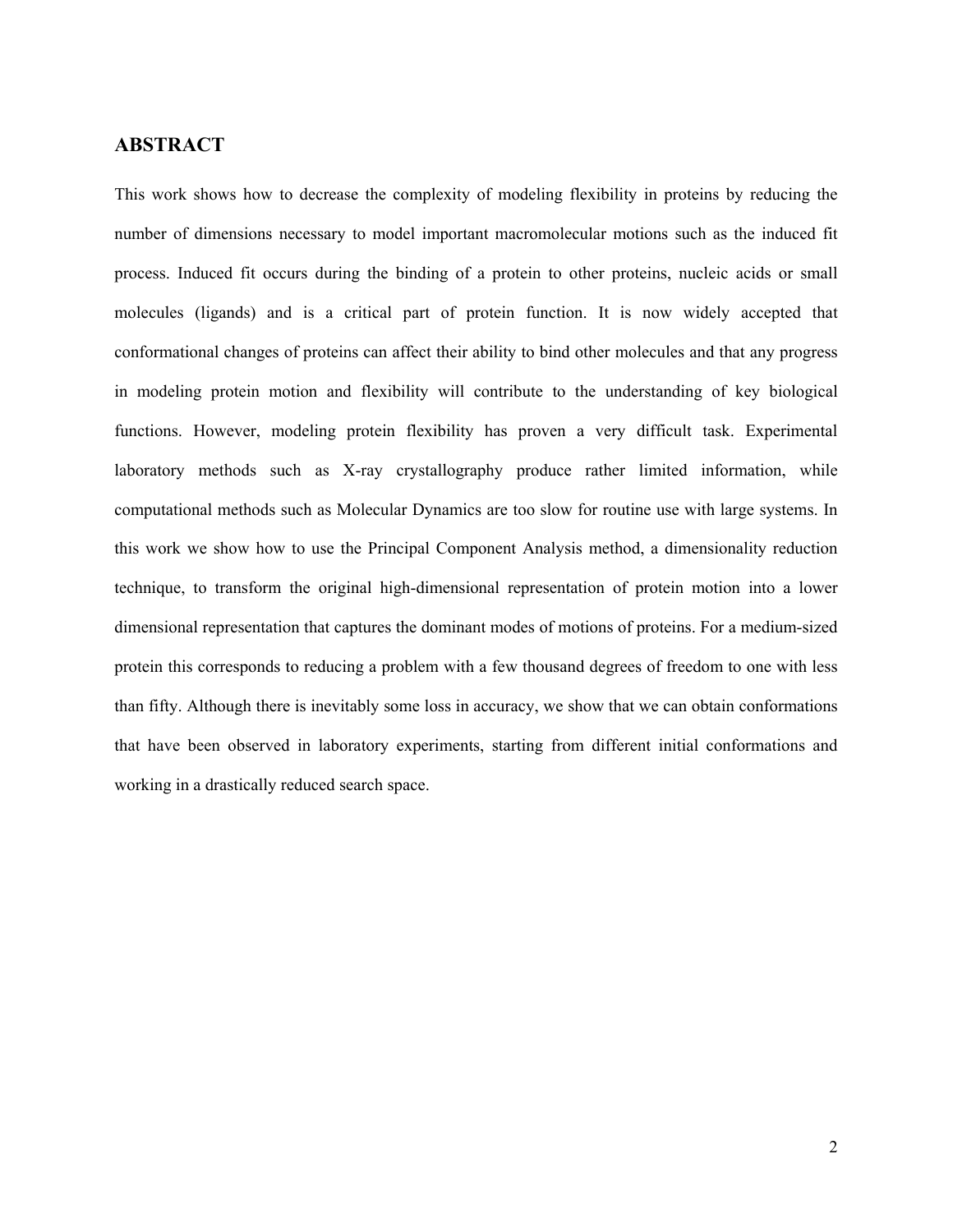## **1. INTRODUCTION**

The functions of proteins can be as varied as enzymatic catalysis, mechanical support, immune protection and generation and transmission of nerve impulses among many others. Today there is a large body of knowledge available on protein structure and function as a result of several decades of intense research by scientists worldwide. This amount of information is expected to grow at an even faster pace in the coming years due to new efforts in large-scale proteomics and structural genomics projects. In order to make the best use of the exponential increase in the amount of data available, it is imperative that we develop automated methods for extracting relevant information from large amounts of protein structural data. The focus of this paper is on how to obtain a reduced representation of protein flexibility from raw protein structural data.

Protein flexibility is a crucial aspect of the relation between protein structure and function. Proteins change their three-dimensional shapes when binding or unbinding to other molecules. Calmodulin is a representative example. This protein mediates a large number of cellular functions including ion channels, protein synthesis, gene regulation, cell motility, and secretion (Van Eldik and Watterson 1998). Calmodulin is constituted by two large domains connected by a tether. This protein functions by binding to other proteins and during this process it undergoes a drastic conformational rearrangement. When the protein binds one of its targets the tether bends over its length and the two calcium-binding domains reorient with respect to each other as shown in Figure 1. Many other proteins undergo conformational rearrangements during the course of their function (Gerstein and Krebs 1998).

#### **FIGURE 1**

The possibility of modeling protein flexibility computationally will be a major benefit to most aspects of biomolecular modeling and we can envision several applications for our work. Currently used methods in pharmaceutical drug development use information about the 3D structure of a protein in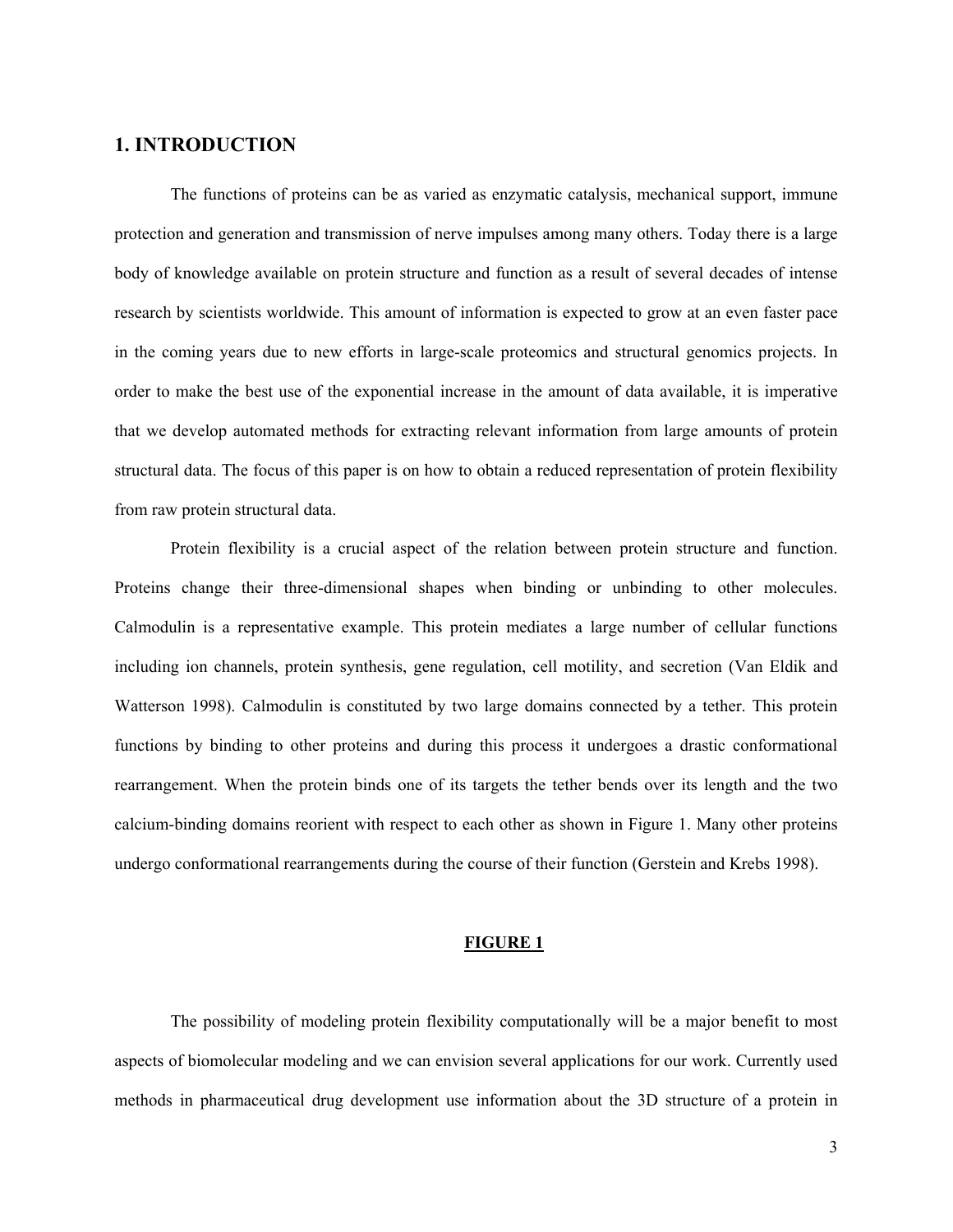order to find candidate drugs. One of the steps commonly used in the drug design process is to computationally screen large databases of small chemical compounds in search for those that complement the shape of an active site of a target protein. This latter step is known as molecular docking (Martin and Willett 1998). Candidate drugs bind to the target protein disrupting its function and leading to a desired pharmaceutical activity. However, during binding some proteins undergo conformational changes in a process known as induced fit which allows for higher interaction energy between the two molecules. This experimental fact is ignored by most current docking programs due to the computational complexity of explicitly modeling all the degrees of freedom of a protein (Muegge and Rarey 2001, Teodoro et al. 2001). Modeling proteins as rigid structures limits the effectiveness of currently used molecular docking methods. Using the approximation described in this paper, it will be possible to include protein flexibility in the drug design process in a computationally efficient way. A second potential application of our work is to model conformational changes that occur during protein-protein and protein-DNA/RNA interactions. Most current methods for studying these interactions are also limited in accuracy and applicability because the proteins involved are modeled as rigid.

Current structural biology experimental methods are restricted in the amount of information they can provide regarding protein motions because they were designed mainly to determine the threedimensional static representation of a molecule. The two most common methods in use today are protein X-ray crystallography (Rhodes 1993) and nuclear magnetic resonance (NMR) (Wüthrich 1986). The output of these techniques is a set of  $\{x, y, z\}$  coordinate values for each atom in a protein. Neither of these methods is able to provide us with a full description, at atomic resolution, of the structural changes that proteins undergo in a timescale relevant to their function. Such information would be ideal to understand and model proteins. The alternative to experimental methods is to use computational methods based on classical (Brooks et al. 1988) or quantum mechanics (Gogonea et al. 2001) to approximate protein flexibility. However these computations are prohibitively expensive and are not suitable for potential target applications such as the ones described in the previous paragraph. One of the reasons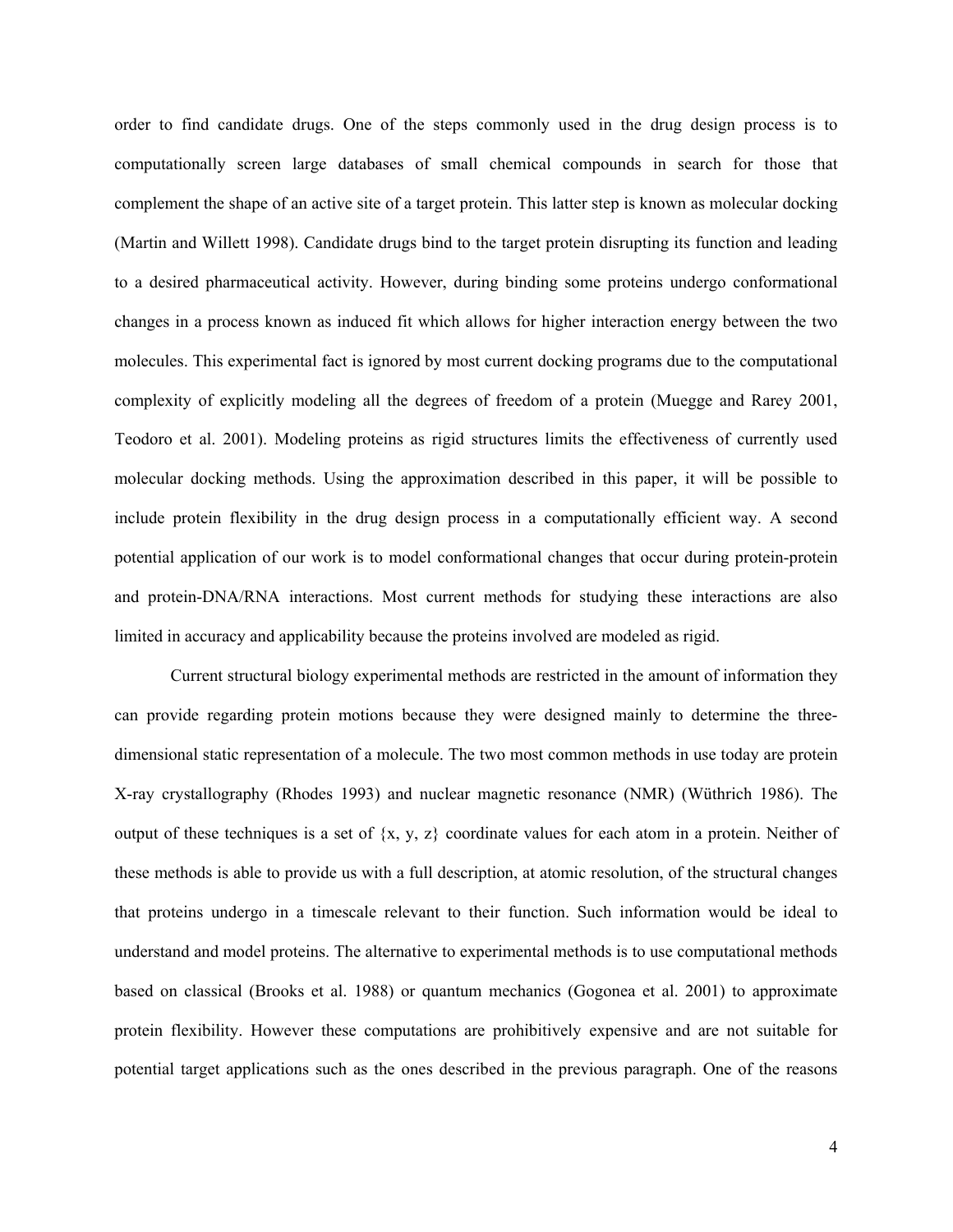why the above computational methods are expensive is that they try to simulate all possible motions of the protein based on physical laws. For the case of molecular dynamics, the timestep for the numerical integration of such simulations needs to be small (in the order of femtoseconds), while relevant motions occur in a much longer timescale (microseconds to milliseconds). It is unrealistic to expect that one could routinely use molecular dynamics or quantum mechanics methods to simulate large conformational rearrangements of molecules. A medium sized protein can have as many as several thousand atoms and each atom can move along three degrees of freedom. Even when considering more restricted versions of protein flexibility that take into account only internal torsional degrees of freedom, or restrict the degrees of freedom to take only a set of discrete values, exploring the conformational space of these proteins is still a formidable combinatorial search problem (Finn and Kavraki 1999).

The solution presented in this work addresses the high-dimensionality problem by transforming the basis of representation of molecular motion. Whereas in the standard representation all degrees of freedom (the {x, y, z} values for each atom) of the molecule were of equal importance, in the new representation the new degrees of freedom will be linear combinations of the original variables in such way that some degrees of freedom are significantly more representative of protein flexibility than others. As a result, we can approximate the total molecular flexibility by truncating the new basis of representation and considering only the most significant degrees of freedom. The remaining degrees of freedom can be disregarded resulting in only a small inaccuracy in the molecular representation. Transformed degrees of freedom will no longer be single atom movements along the Cartesian axes but collective motions affecting the entire configuration of the protein. The main tradeoff of this method is that there is some loss of information due to truncation (of the new basis) but this factor is outweighed by the ability to effectively model protein flexibility in a subspace of largely reduced dimensionality. We also show that there is inevitably some loss of accuracy but the results are acceptable, consistent with experimental laboratory results, and help shed light on the mechanisms of biomolecular processes.

In this paper we describe how starting from initial coordinate information from different data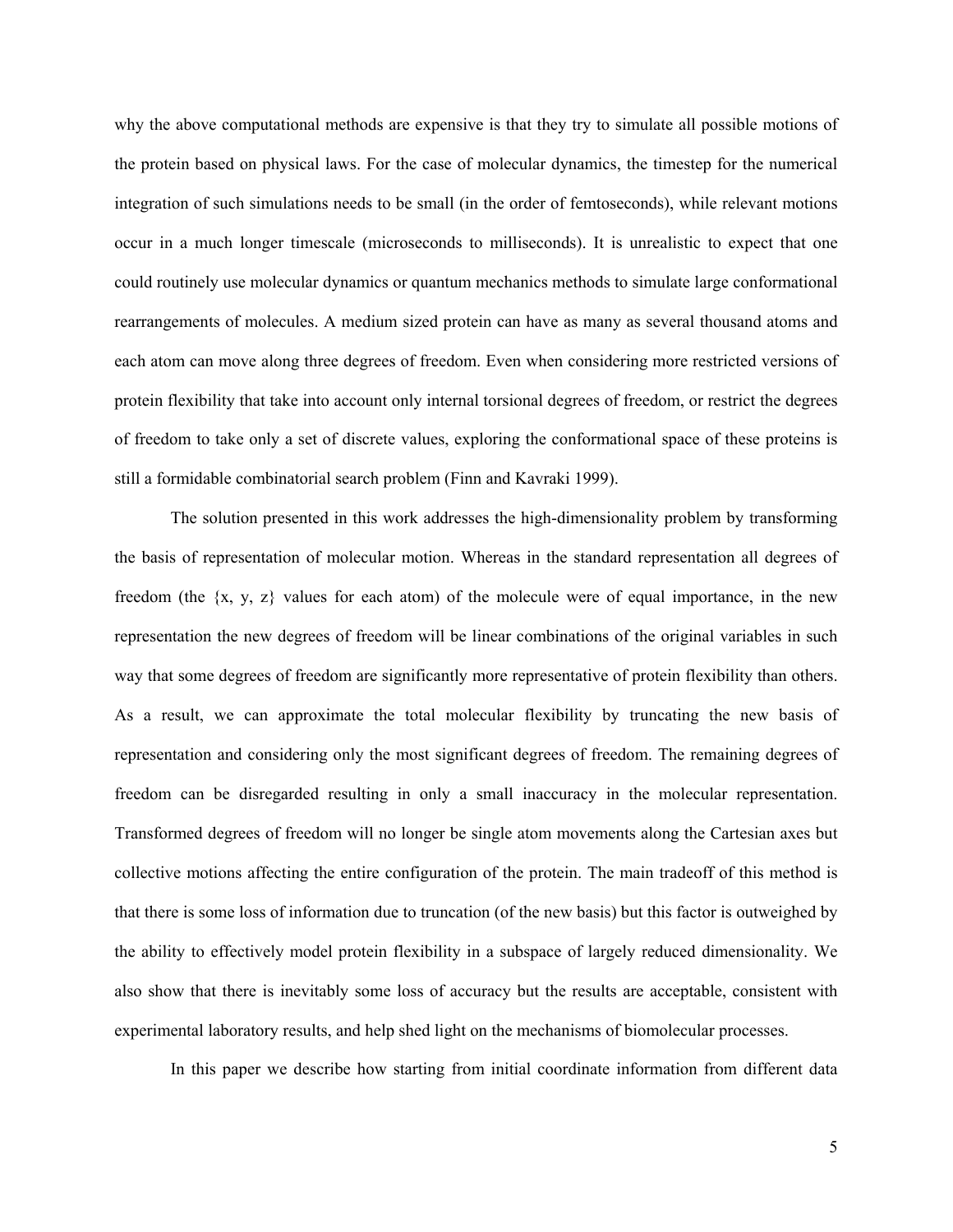sources we apply the Principal Component Analysis method of dimensionality reduction and obtain a new structural representation using collective degrees of freedom. In Section 2 we give some background on the most commonly used techniques of dimensionality reduction and some previously published applications of these in simulating and analyzing protein conformations. In Section 3 we explain how to apply the Singular Value Decomposition method to perform the dimensionality reduction, while in Section 4 we describe the general methodology used to obtain the input data. In Section 5 we present the results we obtained from the dimensionality reduction of data for two protein systems of significant pharmaceutical relevance. Finally in Section 6 we present our conclusions and discuss directions for future work.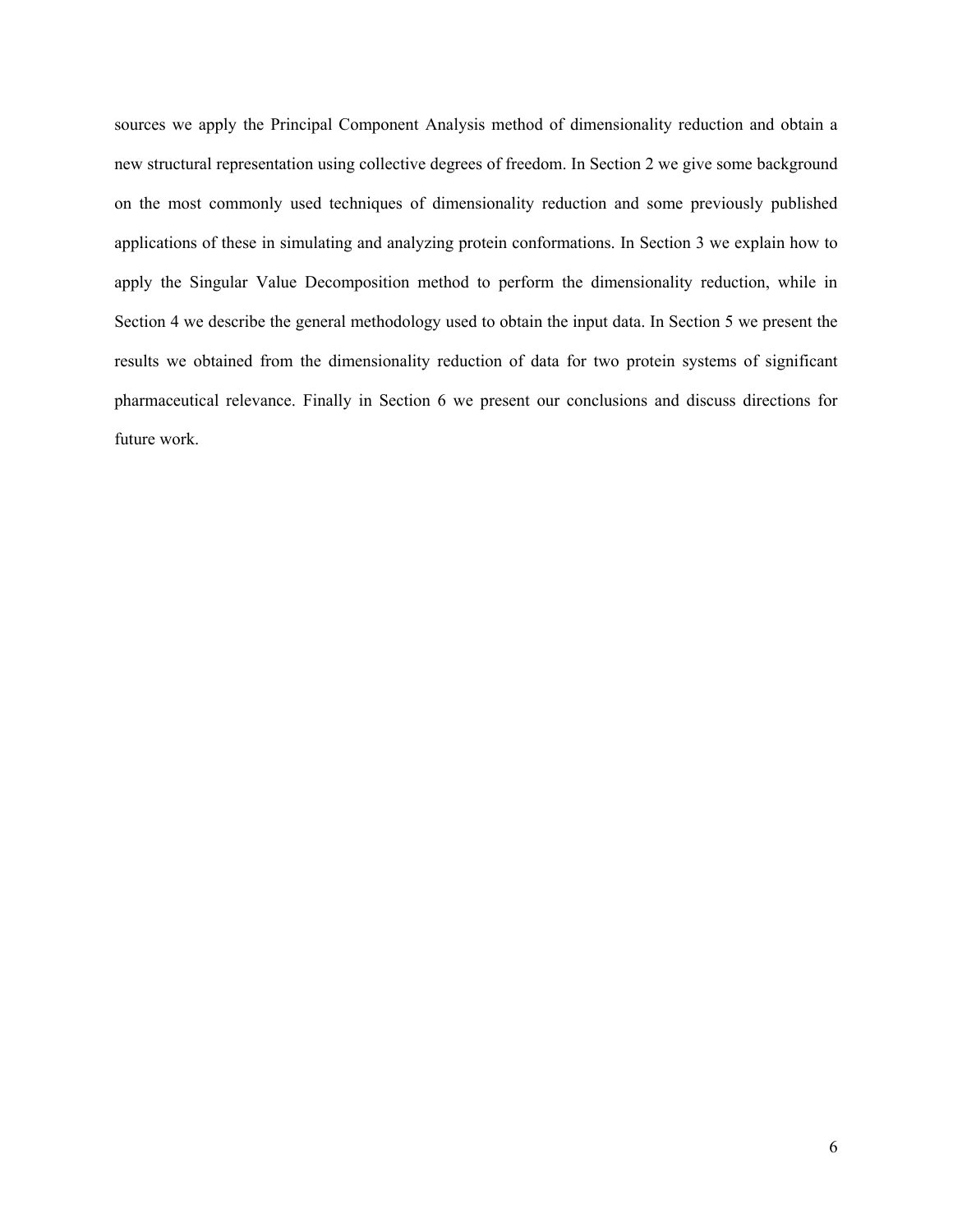## **2. BACKGROUND**

 Dimensionality reduction techniques aim to determine the underlying true dimensionality of a discrete sampling X of an n-dimensional space. That is, if X is embedded in a subspace of dimensionality m, where m<n, then we can find a mapping F:X→Y such that Y⊂B and B is an m-dimensional manifold. Dimensionality reduction methods can be divided into two types: linear and non-linear. The two most commonly used linear methods to find such mappings are Multi-Dimensional Scaling (MDS) and Principal Component Analysis (PCA).

MDS encompasses a variety of multivariate data analysis techniques that were originally developed in mathematical psychology (Kruskal 1964, Shepard 1962) to search for a low-dimensional representation of high-dimensional data. The search is carried out such that the distances between the objects in the lower dimensional space match as well as possible, under some similarity measure between points in the original high-dimensional space.

PCA is a widely used technique for dimensionality reduction. This method, which was first proposed by Pearson (Pearson 1901) and further developed by Hotelling (Hotelling 1933), involves a mathematical procedure that transforms the original high-dimensional set of (possibly) correlated variables into a reduced set of uncorrelated variables called principal components. These are linear combinations of the original values in which the first principal component accounts for most of the variance in the original data, and each subsequent component accounts for as much of the remaining variance as possible. Note that if the similarity measure of MDS corresponds to the Euclidean distances then the results of MDS are equivalent to PCA. The MDS and PCA dimensionality reduction methods are fast to compute, simple to implement, and since their optimizations do not involve local minima, they are guaranteed to discover the dimensionality of a discrete sample of data on a linear subspace of the original space.

One of the limitations of methods such as MDS and PCA is that their effectiveness is limited by the fact that they are globally linear methods. As a result, if the original data is inherently non-linear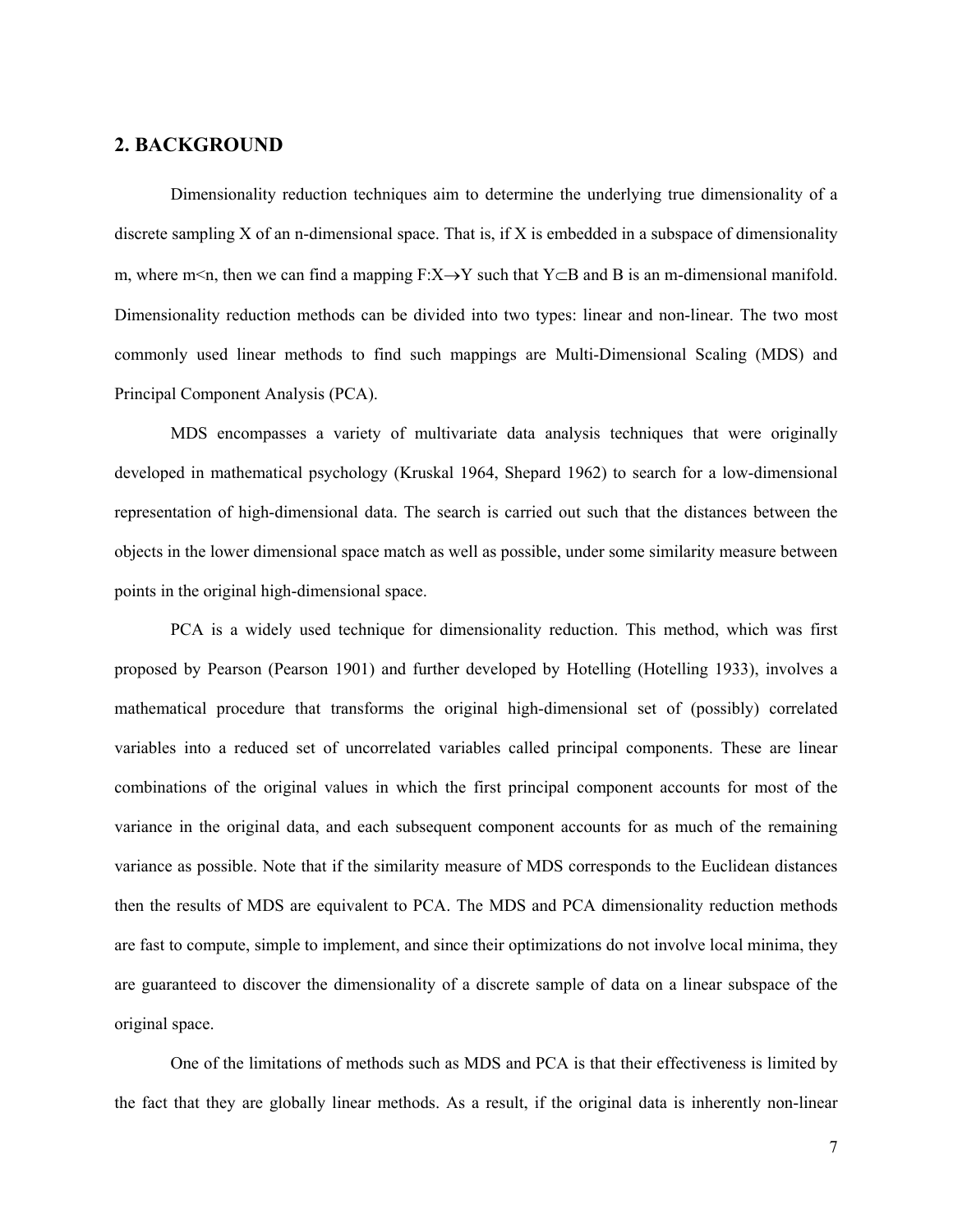these methods will represent the true reduced manifold in a subspace of higher dimension than necessary in order to cover non-linearity. To overcome this limitation several methods for non-linear dimensionality reduction have been proposed in recent years. Among these are principal curves (Hastie and Stuetzle 1989, Tibshirani 1992), multi-layer auto-associative neural networks (Kramer 1991), local PCA (Kambhatla and Leen 1997), and generative topographic mapping (Bishop et al. 1998). More recently Tenenbaum et al proposed the isomap method (Tenenbaum et al. 2000) and Roweis and Saul proposed the locally linear embedding method (Roweis and Saul 2000). The main advantage of the last two methods is that the optimization procedure used to find the low-dimensional embedding of the data does not involve local minima. In general the main disadvantages of non-linear versus linear dimensionality reduction methods are increased computational cost, difficulty of implementation, and problematic convergence. The development of new methods for dimensionality reduction is an active research area.

The application of dimensionality reduction methods, namely PCA, to macromolecular structural data was first described by Garcia in order to identify high-amplitude modes of fluctuations in macromolecular dynamics simulations (Garcia 1992). It as also been used to identify and study protein conformational substates (Caves et al. 1998, Kitao and Go 1999, Romo et al. 1995), as a possible method to extend the timescale of molecular dynamics simulations (Amadei et al. 1993, Amadei et al. 1996), and as a method to perform conformational sampling (de Groot et al. 1996a, de Groot et al. 1996b). The validity of the method has also been established by comparison with laboratory experimentally derived data (de Groot et al. 1998, van Aalten et al. 1997). An alternative approach to determine collective modes for proteins uses normal mode analysis (Go et al. 1983, Levitt et al. 1985, Levy and Karplus 1979) and can also serve as a basis for modeling the flexibility of large molecules (Zacharias and Sklenar 1999). Normal modes analysis is a direct way to analyze vibrational motions. To determine the vibrational motions of a molecular system, the eigenvalues and the eigenvectors of a mass weighted matrix of the second derivatives of the potential function are computed. The eigenvectors correspond to collective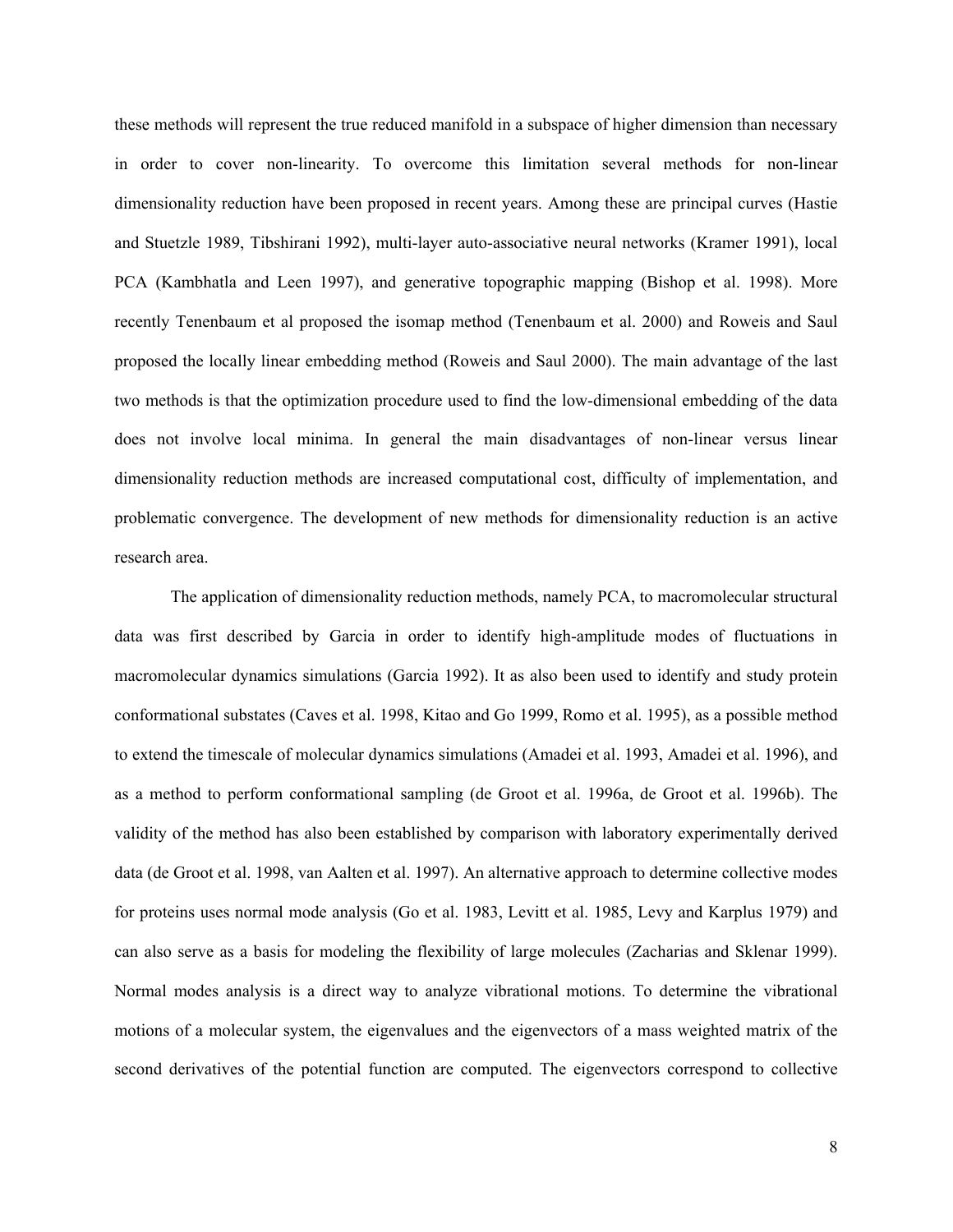motions of the molecule and the eigenvalues are proportional to the squares of the vibrational frequencies. The PCA approach described in this article avoids some of the limitations of normal modes such as lack of solvent modeling, assumption that the potential energy varies quadratically, and existence of multiple energy minima during large conformational transitions. In contrast to previously published work, we focus on the interpretation of the principal components as biologically relevant motions and on how combinations of a reduced number of these motions can approximate alternative conformations of the protein.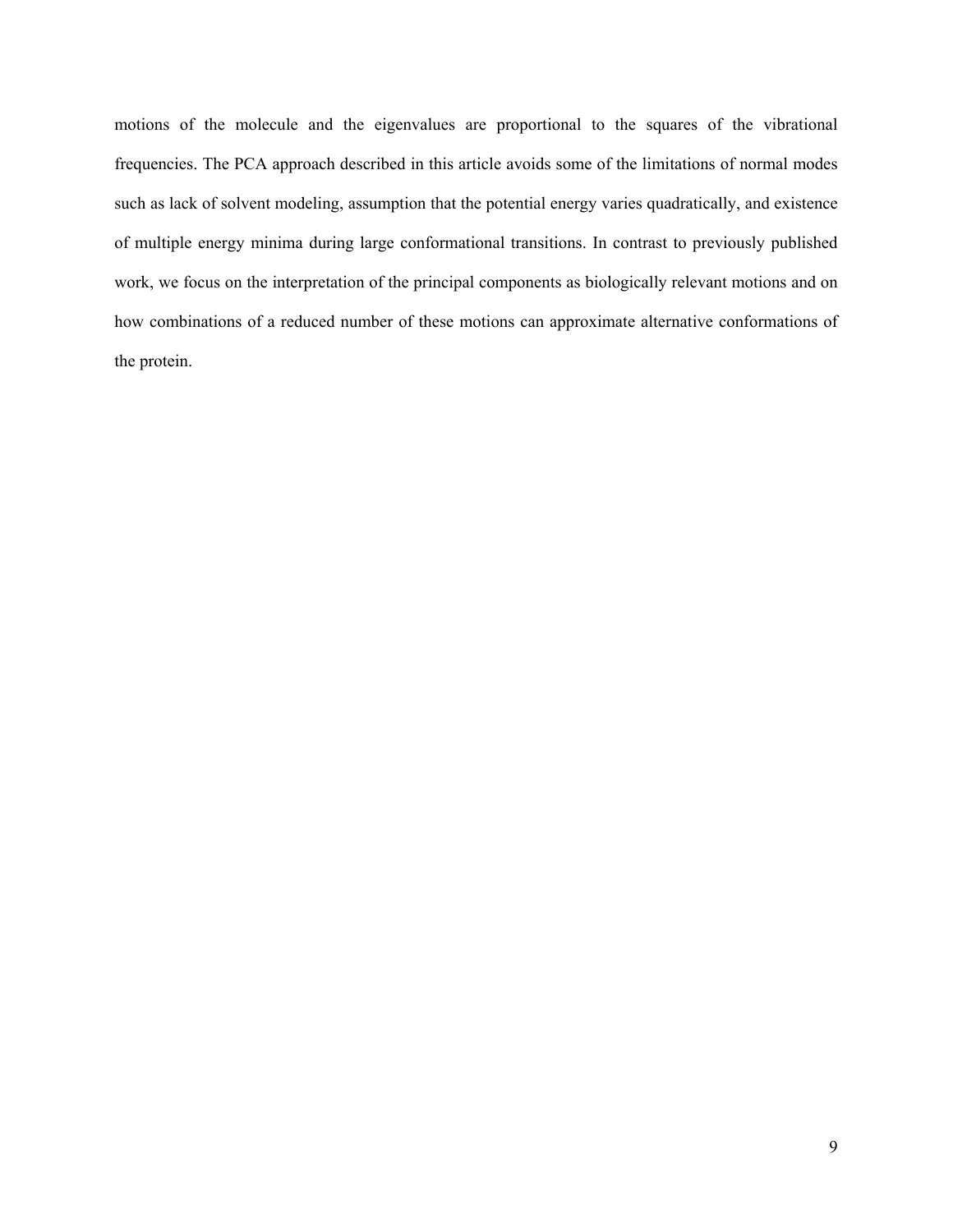## **3. PCA OF CONFORMATIONAL DATA**

**Method** – In this paper we focus our analysis on the application of PCA to protein structural data. For our study we chose PCA as the dimensionality reduction technique because it is very well established and efficient algorithms with guaranteed convergence for its computation are readily available. PCA has the advantage over other available methods that the principal components have a direct physical interpretation. As explained later, PCA expresses a new basis for protein motion in terms of the left singular vectors of the matrix of conformational data. The left singular vectors with largest singular values correspond to the principal components. When the principal components are mapped back to the protein structure under investigation, they relate to actual protein movements also known as modes of motion. It is now possible to define a lower dimensional subspace of protein motion spanned by the principal components and use these to project the initial high-dimensional data onto this subspace. The inverse operation can also be carried out and it is possible to recover the high-dimensional space with minimal reconstruction error. By contrast, recovering the high-dimensional representation is not readily achievable when using MDS because the definition of the low-dimensional subspace is implicit in the projection and is not defined directly by the left singular vectors as is the case for PCA. The quality of the dimensionality reduction obtained using PCA can be seen as a upper bound on how much we can reduce the representation of conformational flexibility in proteins. The reason for this is that PCA is a linear dimensionality reduction technique and protein motion is in general non-linear (Garcia 1992). Hence, it should be possible to obtain an even lower dimensional representation using non-linear methods. However, we wanted to test the overall approach before proceeding to more expensive methods. For non-linear methods, the inverse mapping needs to be obtained using for example a neural network approach but the feasibility and efficiency of these mappings has not been tested so far. There is active research in this area and our work will benefit from any progress.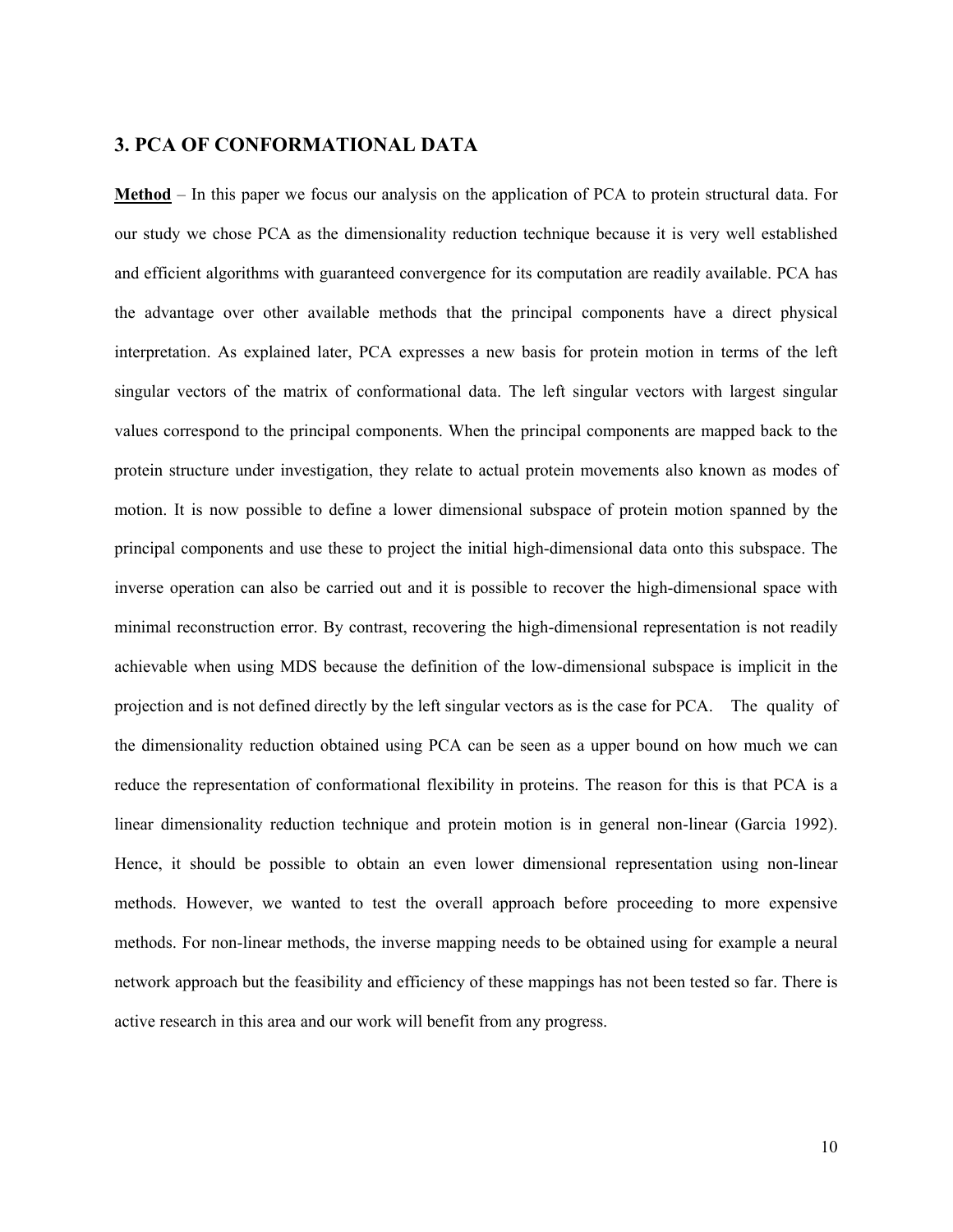In PCA, principal components are determined so that the  $1<sup>st</sup>$  principal component PC<sub>(1)</sub> is a linear combination of the initial variables  $A_i$ , with j=1, 2, ..., n. That is

$$
PC_{(1)} = w_{(1)1}A_1 + w_{(1)2}A_2 + \ldots + w_{(1)n}A_n,
$$

where the weights  $w_{(1)1, w_{(1)2, \dots, w_{(1)n}}}$  have been chosen to maximize the ratio of variance of PC<sub>(1)</sub> to the total variation, under the constraint

$$
\sum_{j=1}^n \bigl( w_{(1)j} \bigr)^2 = 1 \, .
$$

Other principal components  $PC_{(p)}$  are similarly linear combinations of the observed variables which are uncorrelated with  $PC_{(1)}, \ldots, PC_{(p-1)}$ , and account for most of the remaining total variation. Although it is possible to determine as many principal components as the number of original variables, this method is typically used to determine the smallest number of uncorrelated principal components that explain a large percentage of the total variation in the data. The exact number of principal components chosen is application dependent and constitutes a truncated basis of representation.

**Conformational Data** - The data used as input for PCA is in the form of several atomic displacement vectors corresponding to different structural conformations which together constitute a vector set. We will call this set the conformational vector set. Each vector in the conformational vector set has dimension 3N where N is the number of atoms in the protein being studied and is of the form  $[x_1, y_1, z_1,$  $x_2, y_2, z_2,..., x_N, y_N, z_N$ ], where [ $x_i, y_i, z_i$ ] corresponds to Cartesian coordinate information for the i<sup>th</sup> atom. The first step in the generation of the atomic displacement vectors is to determine the average protein vector for each conformational vector set. This is achieved by first removing the translational and rotational degrees of freedom from the considered molecule by doing a rigid least squares fit (Kabsch 1976) of all the structures to one of the structures in the vector set and then averaging the values for each of the 3N degrees of freedom. The resulting average structure vector is then subtracted from all other structures in the conformational vector set to compute the final atomic displacement vectors.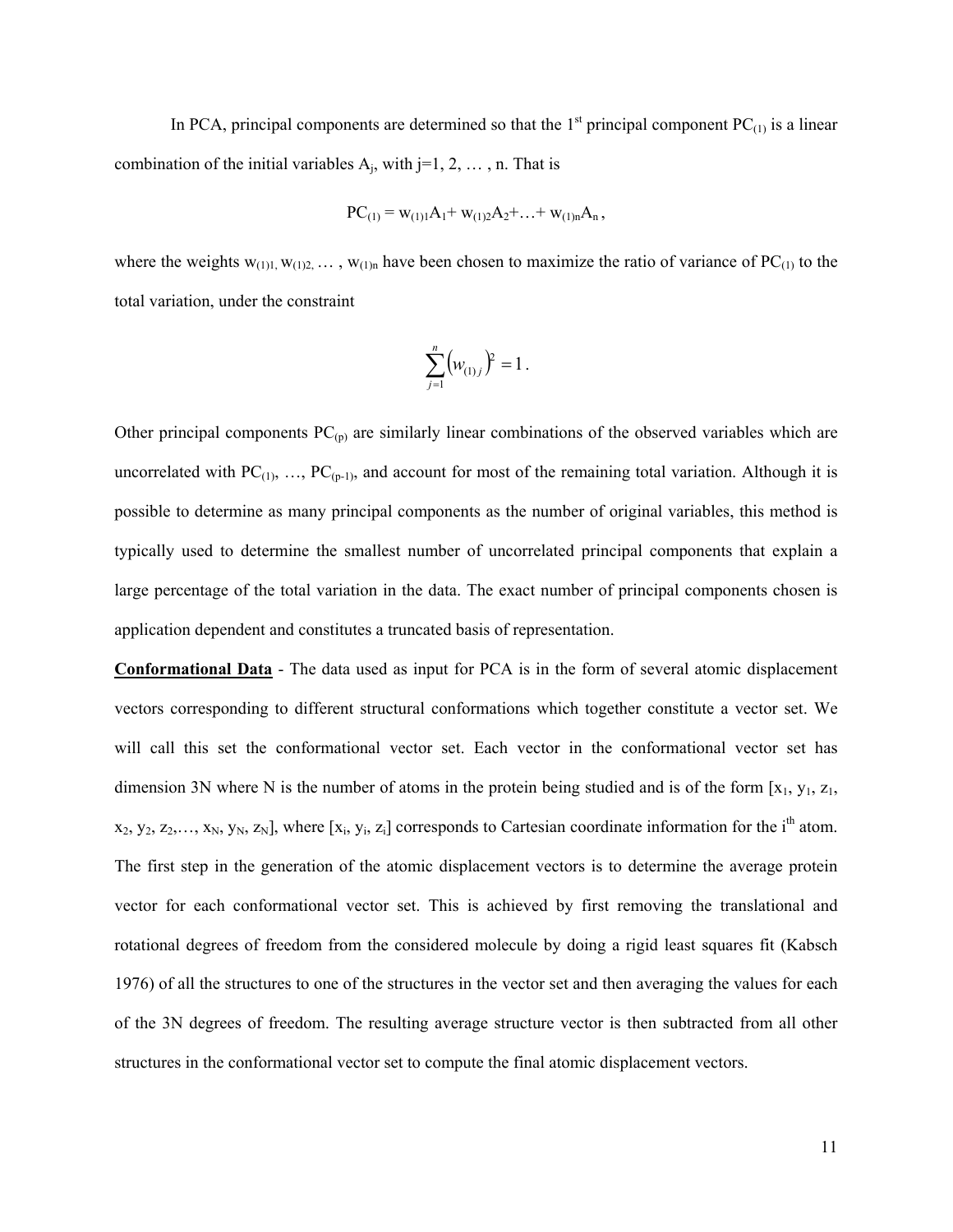**SVD** - In this work we use the singular value decomposition (SVD) as an efficient computational method to calculate the principal components (Romo 1998). The SVD of a matrix, A, is defined as:

$$
A = U \Sigma V^{T},
$$

where U and V are orthonormal matrices and  $\Sigma$  is a nonnegative diagonal matrix whose diagonal elements are the singular values of A. The columns of matrices U and V are called the left and right singular vectors, respectively. The square of each singular value corresponds to the variance of the data in A along its corresponding left singular vector and the trace of  $\Sigma$  is the total variance in A. For our purposes, matrix A is constructed by the column-wise concatenation of the elements of a conformational vector set. If there are m conformations of size 3N in the vector set, this results in a matrix of size 3N×m. The left singular vectors of the SVD of A are equivalent to the principal components (Romo 1998) and will span the space sampled by the original data. The right singular vectors are projections of the original data along the principal components. The right singular vectors also provide useful molecular information by helping to identify preferred protein conformations (Romo et al. 1995, Teodoro et al. 2000). For this paper we construct A using the conformational vector sets of Section 4. The SVD of matrix A was computed using the ARPACK library (Lehoucq et al. 1998). ARPACK is a collection of Fortran77 subroutines designed to solve large-scale eigenvalue problems. It is based upon an algorithmic variant of the Arnoldi process called the Implicitly Restarted Arnoldi Method (Lehoucq and Sorensen 1996).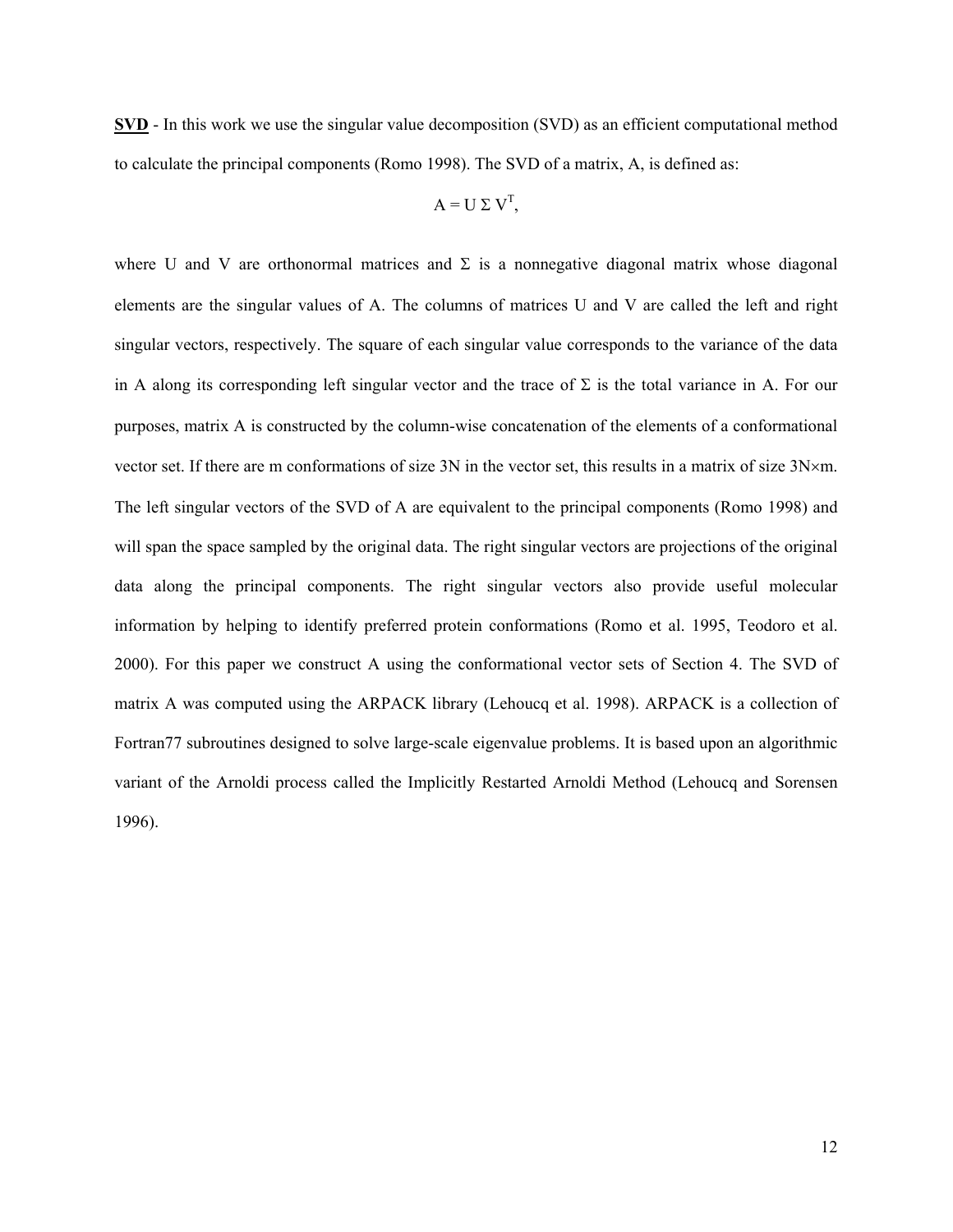## **4. OBTAINING CONFORMATIONAL DATA**

Ideally the input data for dimensionality reduction would come from an accurate experimental technique that would permit the determination of the 3D structure at atomic resolution as it changes as a function of time. Using such a technique we could collect a large number of samples at short time intervals (picosecond to nanosecond intervals). Unfortunately such an experimental technique is not currently available. In order to perform the dimensionality reduction we need to obtain as much data as possible about the protein system being studied from all available sources. The most common data sources are the experimental laboratory methods of X-ray crystallography and NMR, and force field based computational sampling methods such as molecular dynamics. Of these the laboratory methods generate less data but do it with a greater accuracy.

**X-Ray Crystallography** - The most established and accurate method of determining the structure of a protein is protein X-ray crystallography (Rhodes 1993). This technique is based on the collection of diffraction data generated by exposing a protein crystal to an X-ray beam. The experimental diffraction data is then computationally processed to yield a three-dimensional representation of the electron cloud of the molecule under study. Using these electron maps it is then possible to accurately determine the spatial position of protein atoms in a process called fitting. The final outcome of the structural determination process is a single set of coordinates of all atoms in the molecule. The main limitation of this experimental technique is that it is necessary to obtain protein crystals in order to collect experimental data. Unfortunately, generating protein crystal is a very lengthy and laborious process which is not always successful. For example membrane proteins, which are extremely important biologically, are notoriously difficult to crystallize and very few structures of this class of proteins have been determined to date (Byrne and Iwata 2002).

X-ray crystallography is sensitive to the experimental conditions under which it is performed and changes of these conditions change the result. However, this a priori disadvantage can be sometimes beneficial. For example, by determining the structure of a protein in the presence of different inhibitors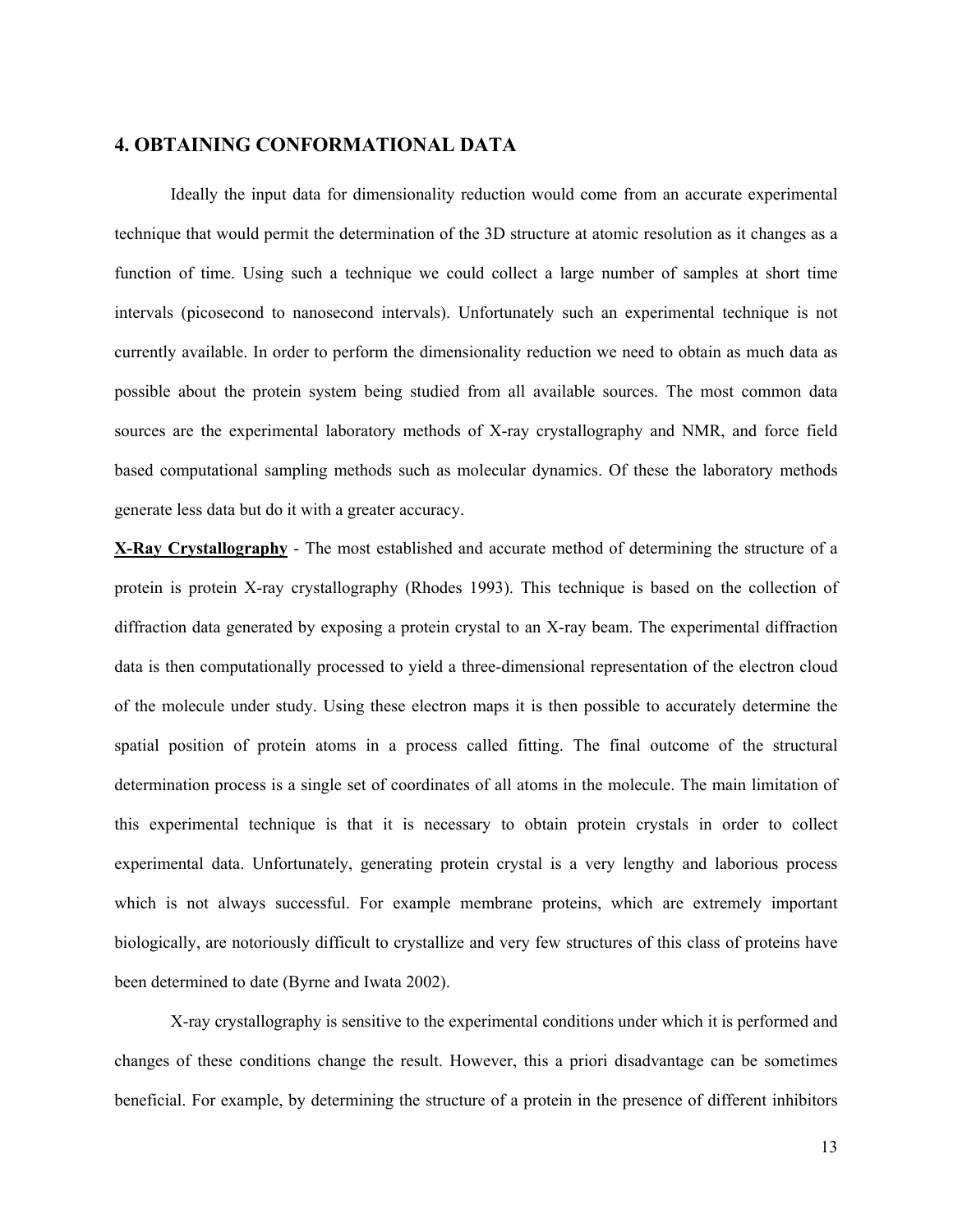we can determine different binding modes for potential drug candidates and observe how the protein is able to adapt to different molecules. For a number of interesting molecules, there are several structures available and our analysis can be performed directly on the conformational vector set defined collectively by the experimental structures. This constitutes an advantage since no errors are introduced by the approximations used in current computational methods. One example of such a protein is HIV-1 protease. For this system there are several publicly available structures of the protein bound to widely different inhibitors. This is possible because the binding site of this protease is very flexible and is able to change its shape in order to complement the three-dimensional shape of the smaller molecules that bind to it (ligands). By analyzing the conformational data using a dimensionality reduction method such as PCA we are able to reduce the overwhelming amount of information obtained from dozens of different structures to a small set of motions that summarize how the protein is able to adjust the shape of its binding site.

**Nuclear Magnetic Resonance (NMR)** - The second most common method of determining the structure of a protein is NMR (Wüthrich 1986). This method uses a spectroscopy approach to collect the experimental data necessary for structure determination. The most important data obtained is a set of NOE (Nuclear Overhauser Effect) intensities produced by dipolar relaxation from neighboring spin systems. This intensity is inversely proportional to the distance between the spin systems and as such it is possible to collect a series of distance constraints between atoms which enable the determination of the three-dimensional structure of a protein by solving a distance geometry problem (Guntert et al. 1991).

This method is in general not as accurate as X-ray crystallography and its use is limited to small and medium-sized proteins. However, it provides useful information about protein dynamics directly and avoids some of the problems of X-ray crystallography such as protein crystallization. Another advantage of using NMR structures is that the final solution is not a single structure but a family of structures as required for input for dimensionality reduction. Although this family is usually composed of 10 to 50 structures this number can be made as large as necessary by deriving more structures that satisfy the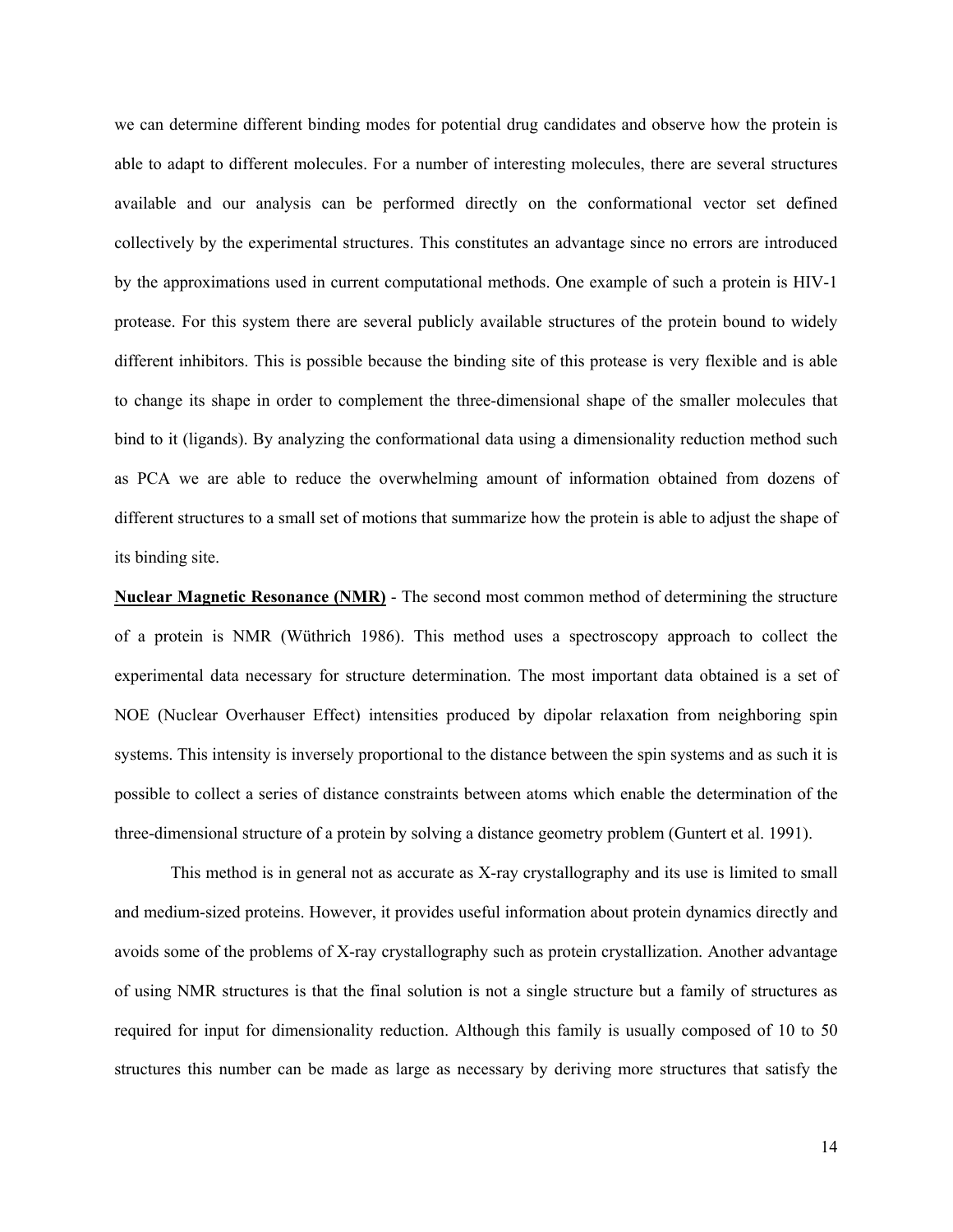NMR experimental constraints to the same level as the original number. It is not clear however if new information is always useful for the dimensionality reduction technique since all the structures in the family are derived from the same set of experimental observations. Structures derived using either X-ray crystallography or NMR are stored in major databanks such as the Protein Data Bank (Berman et al. 2000).

**Molecular Dynamics (MD)** – An alternative to using experimental methods to derive structural data is using computational methods such as MD (Brooks et al. 1988). In fact, computational methods are used to augment existing experimental data since MD simulations typically start from a three-dimensional protein structure determined by X-ray crystallography or NMR. MD uses a force field (Cornell et al. 1995, MacKerell et al. 1998) to approximate the potential energy surface of a protein. The force field measures energy through a combination of bonded terms (bond distances, bond angles, torsional angles, etc.) and non-bonded terms (van der Walls and electrostatics). The relative contributions of these terms are different for the different types of atoms in the simulated molecule. They are determined by adjusting a series of parameters so that the molecule displays characteristics that have been observed experimentally or have been calculated from first principles. Once the force field has been specified, the time evolution of the system at an atomic scale is determined by solving Newton's equations of motion. One of the main disadvantages of MD is that it is very computationally expensive, which makes it impossible to run simulations for a timescale relevant to a majority of biological processes. Given current computer hardware the timescales that are practically feasible to simulate even for a medium sized protein are usually less than 10-50ns. The longest simulation published so far is 1µs (Duan and Kollman 1998). These simulations can take from days to months of computer time, even on parallel machines, depending on the timescale simulated and the complexity of the molecular model. Nonetheless, shorter simulations can provide us with invaluable data since they are the only method of observing proteins in "real time" and with atomic detail. For the purposes of determining a set of collective modes of motion representing the flexibility of the protein it has been verified that it is only necessary to run short MD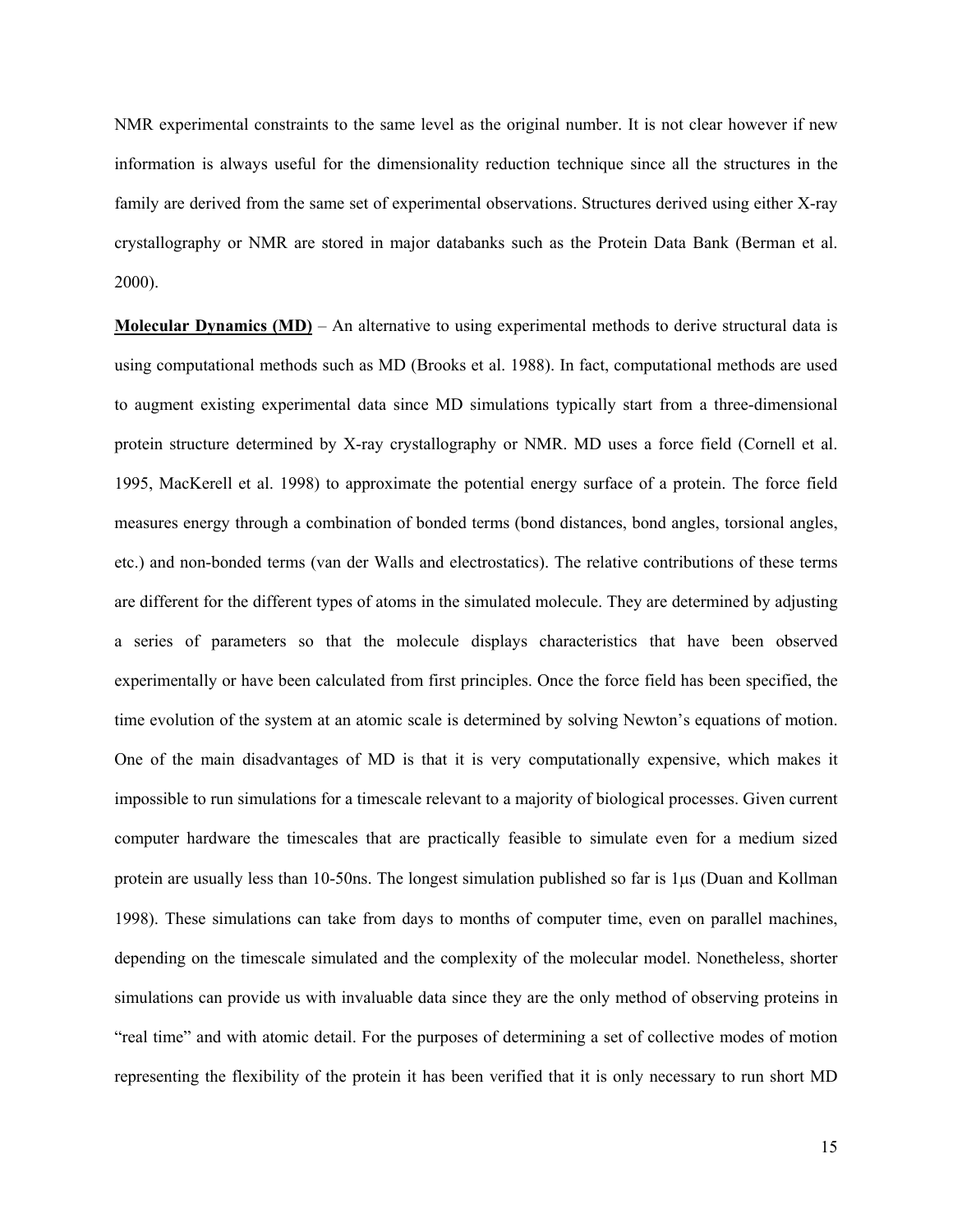simulations (< 1ns) (de Groot et al. 1996c) because the subspace spanned by the calculated left singular vectors derived from MD converge quickly.

MD is a good data source for our purposes because it can provide a large number of conformations of a molecule. However, MD is not as accurate as experimental methods due to approximations introduced in the computational process in order to make the MD simulation computationally practical. Among these approximations is the over simplified treatment of solvation effects and the lack of polarizability representation in commonly used force fields. Addressing some of these limitations is currently the focus of many researchers and there have been significant advances in the area of continuum electrostatic models and polarizable force fields. Improvements to the data generated by computational methods will reflect on a positive effect on the quality of the information that is obtained using dimensionality reduction.

When carrying out the dimensionality reduction described in this work we must chose among the data sources which are available for the molecular system being studied. It is unlikely that data from all sources described in this section will be available simultaneously for any particular system. Furthermore, data obtained using exclusively experimental data sources is especially difficult to obtain. However, the availability of experimental data is very likely to increase in the future due to methodological improvements resulting from increased automation advances resulting in part from structural genomics projects. In the next section we apply our method to two model systems using available sources of data.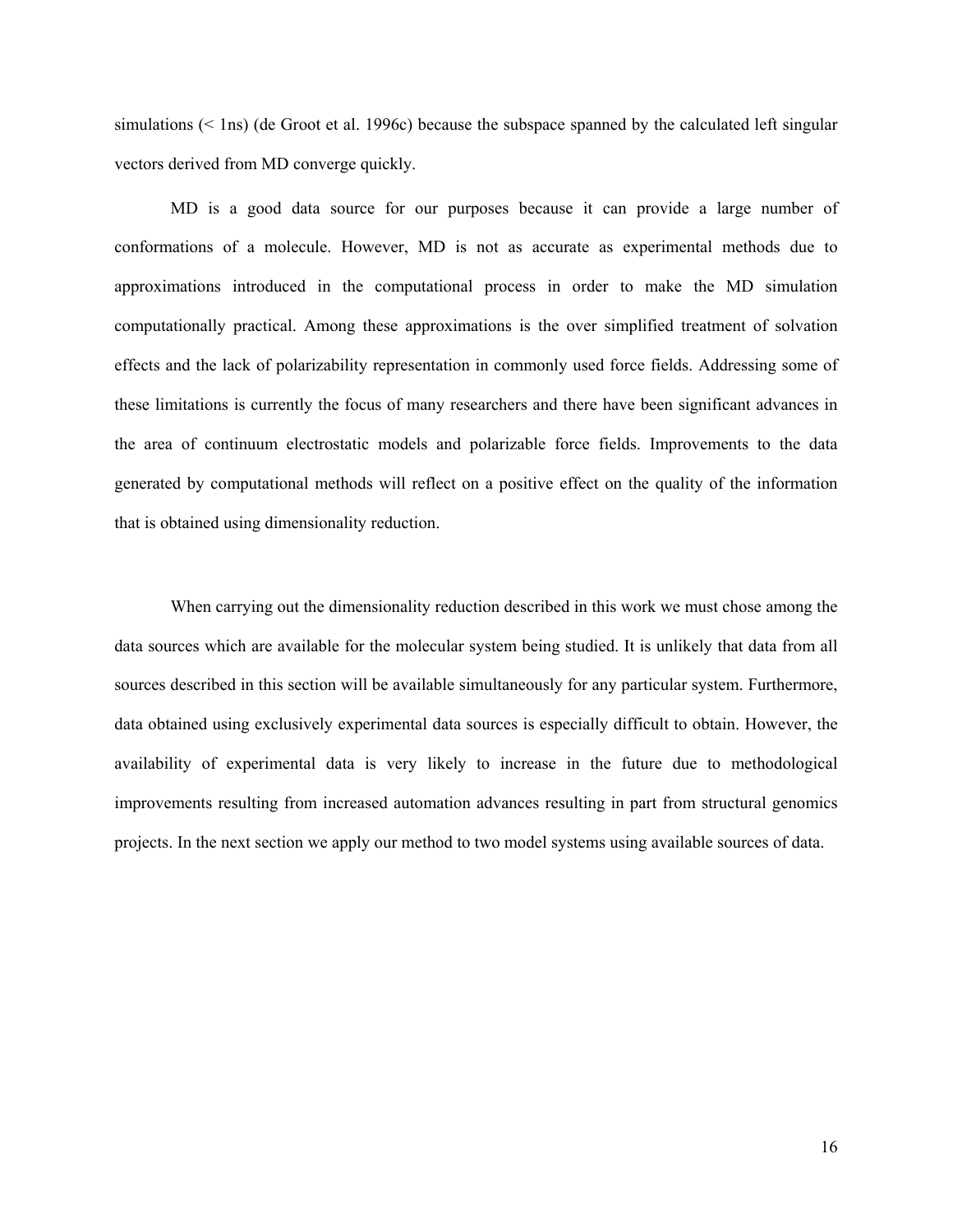## **5. APPLICATION TO SPECIFIC SYSTEMS**

## 5.1. HIV-1 Protease

 The first model system used in this study is HIV-1 protease. HIV-1 protease is a homodimeric aspartyl protease with each subunit containing 99 residues. The active site of HIV-1 protease is formed by the homodimer interface and is capped by two identical β-hairpin loops from each monomer, which are referred usually as flaps (see Figure 2). This protein plays a critical role in the maturation of the HIV-1 virus and has been the focus of intensive research in both academic and pharmaceutical communities. As a result there is a large quantity of structural information on this system. This protein is known (Collins et al. 1995) to undergo a large conformational rearrangement during the binding process consisting of the opening and closing of the flaps over its binding site. The conformations of the open and closed forms are overlapped in Figure 2.

#### **FIGURE 2**

There are approximately 150 experimental structures available in public databases (http://srdata.nist.gov/hivdb/ and http://www.rcsb.org/pdb/) for this system and this number is continually growing due to its pharmaceutical importance. Of these structures many are bound to different ligands and, depending on the size and shape of the ligand, display widely different conformations of the residues in the binding site. It has been observed that the volume of the cavity can approximately double depending on the ligand. In Figure 3 we show a tube representation of HIV-1 protease bound to two different inhibitors. The structures shown correspond to PDB access code 4HVP and 1AID. As can be seen in the figure, the protease is able to change its shape mostly in the flaps region to accommodate for different ligands which vary considerably in terms of shape and volume. HIV-1 protease provides an excellent demonstration of protein plasticity and underlines the importance of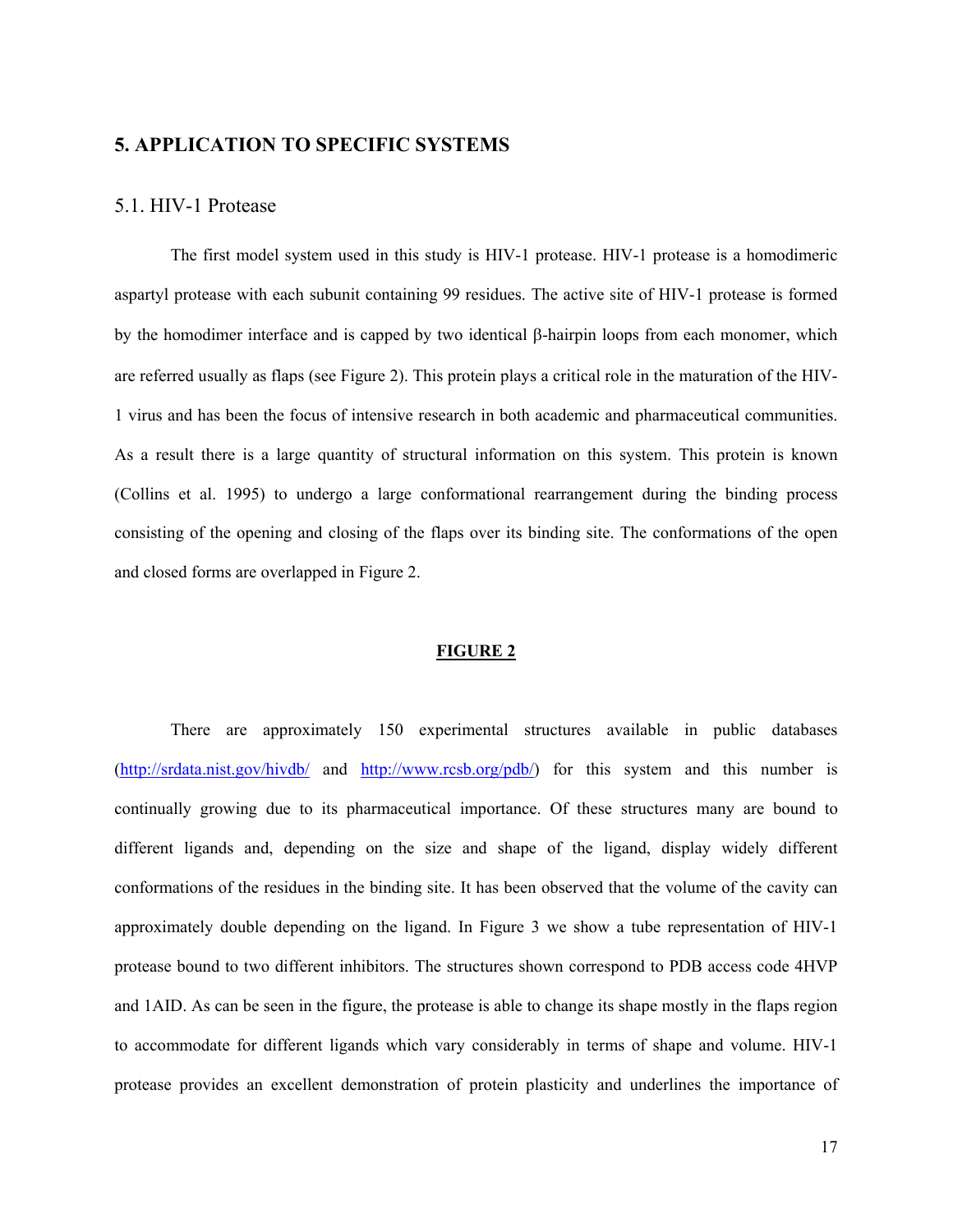understanding and modeling protein flexibility for binding purposes.

#### **FIGURE 3**

 One of the advantages of using the PCA methodology to analyze protein flexibility is that it can be used at different levels of detail depending on what kind of information we are interested in obtaining. For example, if we are interested in the overall motion of the backbone, then we can construct the matrix A defined in Section 3 using only the coordinate information from the  $\alpha$ -carbons. This reduces the number of degrees of freedom to 3×198 and makes the computation of the SVD faster. Alternatively, we can include all the atoms of the protein for a total of  $3\times3120$  degrees of freedom and be able to observe the simplified flexibility of the protein as a whole. As an intermediate case, we can include only the atoms that constitute the binding site to study how it can change shape during the binding of different ligands. This intermediate solution would probably be better for a drug design study. Below we describe the results obtained for all three cases above.

In the first experiment we determined the modes of motion generated from MD data. The initial structure used for the simulation was determined by X-ray crystallography (Miller et al. 1989) (PDB access code 4HVP). Molecular dynamics simulations for this system was carried out with the program NAMD2 (Kalé et al. 1999) using the charmm22 force field (MacKerell et al. 1998). Since we were mostly interested in conformational changes in the binding site of this protein we did not include any inhibitor in the simulation in order to be able to observe a larger range of conformational motions in this region. The simulations were carried out in a box of TIP3 water using periodic boundary conditions, particle mesh Ewald full electrostatic integration and pressure and temperature coupling using the Berendsen algorithm (Berendsen et al. 1984). After an equilibration period of 200 picoseconds, the simulations were carried out for an extra 1.4 nanoseconds each at a temperature of 300K and structures were saved to disk every 100 femtoseconds. The resulting 14000 structures were used in the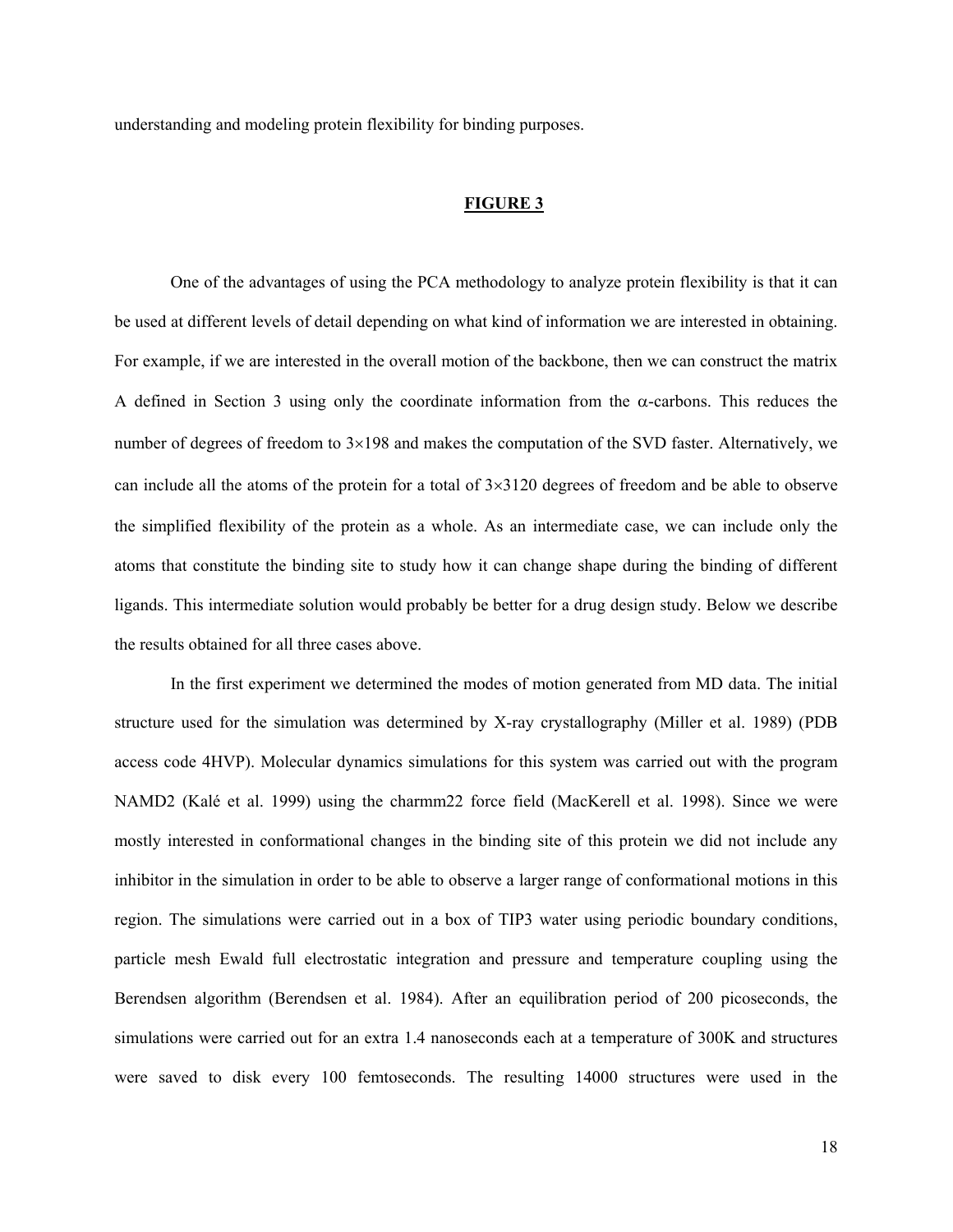dimensionality reduction procedure.

#### **FIGURE 4**

 In Figure 4 we show the fraction of the total variance explained by the 20 most significant left singular vectors for the SVD analysis of the coordinate data for all 198  $\alpha$ -carbons in HIV-1 protease. The largest singular value accounts for 35% of the total variance. The first 3 and first 20 account for 53% and 80%, respectively. In practice this means that we can approximate a system of 596 dimensions using only 20 dimensions and are still able to retain 80% of the variance in the original data. This results in a drastic reduction of complexity with only a small reduction in our ability to represent different conformations of HIV-1 protease.

In Figure 5 we show the motion of the backbone that was captured in the first principal component. This motion matches well with the opening and closing of the binding site a fact that has been determined experimentally (Figure 2). It also shows the strength of this method in isolating the most relevant biological motions from a large amount of high-dimensional input data where they were not clearly recognizable. The reason why it is difficult, even for an expert, to recognize these principal motions directly from the raw MD data is the enormous quantity of information generated by this technique. PCA also reveals the tendency of the protein to move in a certain direction even though this movement is not fully explored during the MD run. This constitutes one of the main advantages of this method since it enables the discovery of the important motions using shorter MD simulations with a consequent drastic reduction in computational cost.

#### **FIGURE 5**

It is important to emphasize at this point that no bias was introduced at any point in the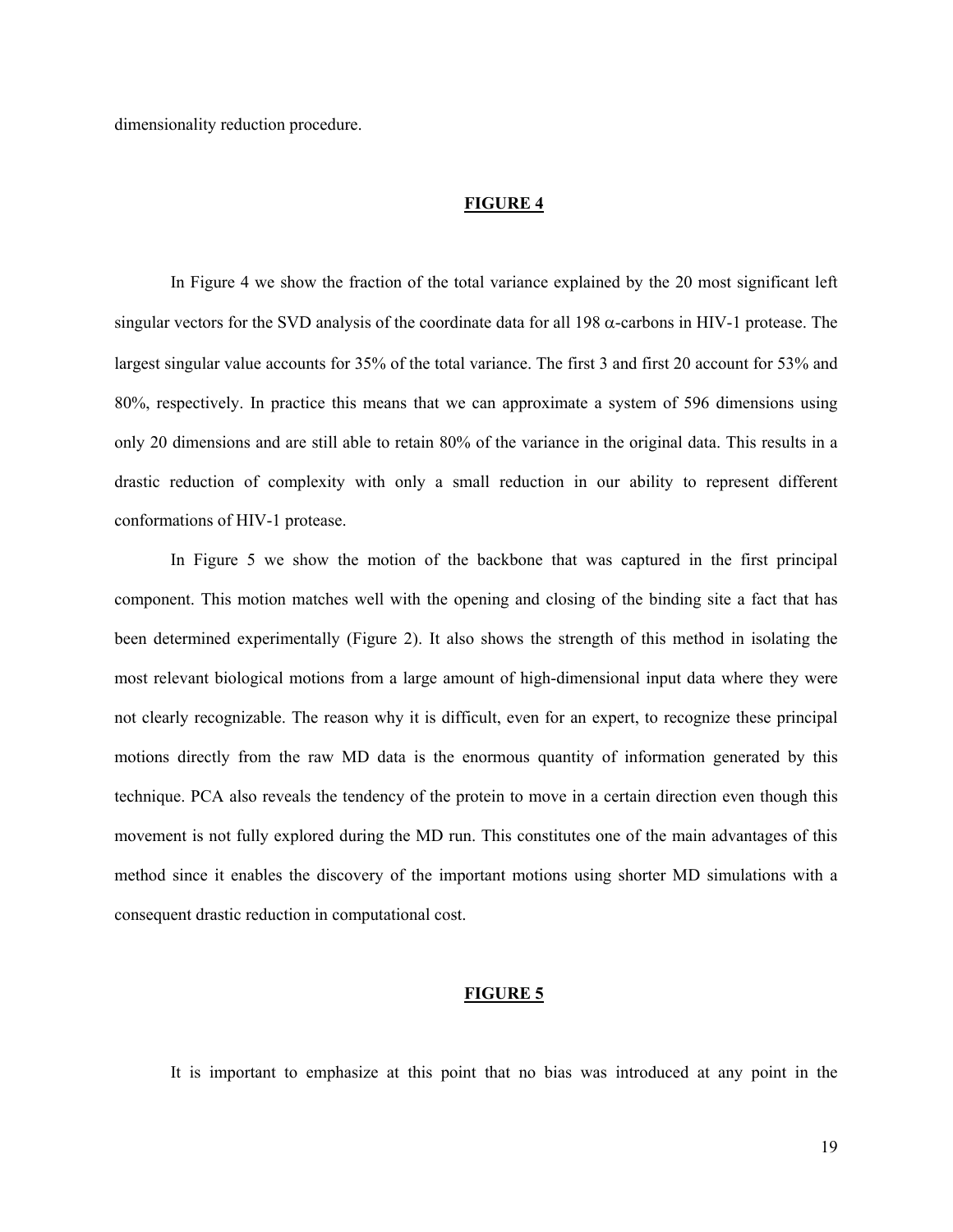calculation that would inevitably lead to the observed result. The input to the data reduction consisted uniquely of MD sampling data obtained from a short simulation starting from the bound conformation without the ligand. What is being captured is the opening caused by the removal of the ligand *without*  driving the simulation directly to the final open conformation as is the case for steered MD technique (SMD) (Isralewitz et al. 2001). The reason we avoid this alternative is that we want to validate the utility of using MD simulations when only one experimental structure is known for the system of study. We do not want to introduce any bias to the system as SMD would do.

The results obtained from SVD for all atoms were similar to the  $\alpha$ -carbon approximation but contain extra information about aminoacid sidechain movements. The most dominant, the first three, and the first twenty left singular vectors account for 20%, 37%, and 68% of the total variance, respectively. These values are smaller than for the  $\alpha$ -carbon carbon dimensionality reduction because the total number of degrees of freedom considered is much larger. It is again clear from these values that in the new basis only a few degrees of freedom account for most of the conformational variation.

One advantage of using the HIV-1 protease as a model system is the wealth of structural information publicly available for this protein. It is possible to carry out the same type of dimensionality reduction work using only laboratory-determined structures of HIV-1 protease bound to different ligands. Here we present results of applying PCA to X-ray crystallographic data. A similar analysis is possible using families of structures derived from NMR data. We used 130 structures of HIV-1 protease deposited in the Protein Data Bank. The coordinates of the different ligands bound to the structures were not included in the calculations. The fraction of total variance represented by the most significant singular values for the PCA of the  $\alpha$ -carbon coordinate information using exclusively laboratory derived data is also shown in Figure 4. This result is similar to the result obtained from the MD data. The most significant left singular vector accounts for 30% of the total variance and the first 20 account for 85%.

 As a final validation of our method we decided to investigate if using the main modes of motion defined by the principal components and an experimental structure bound to a particular ligand, we could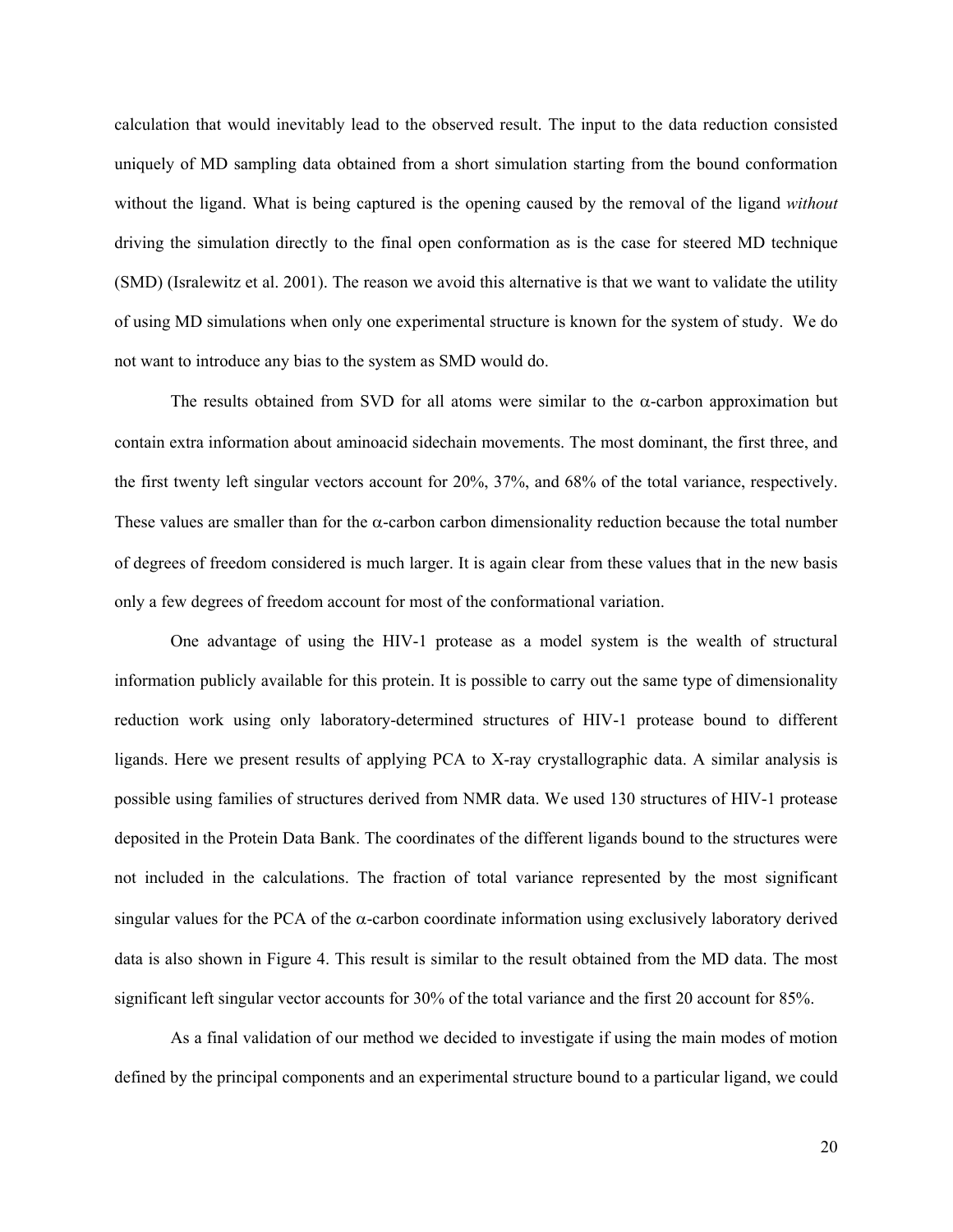approximate the structure of HIV-1 protease bound to a different ligand. For this experiment we were only concerned with variations in the shape of the binding site and computed the dimensionality reduction only for this part of the protein. We defined the binding site atoms as those that are part of aminoacids that touch the ligand directly in any of the X-ray structures in the PDB. A total of 266 atoms were identified. As the initial reference we chose the same structure we used for the MD simulation and as a target structure we used a complex with a large non-peptide inhibitor (Rutenber et al. 1993) (PBD access code 1AID). The binding site conformations as well as the inhibitors bound to these are considerably different as shown in Figure 3. The root mean square deviation (RMSD) between the two proteins is 1.86 Å if we take into account only the atoms that constitute the binding site.

#### **FIGURE 6**

The next step was to calculate the coordinates of the target structure in the new basis. For this we used the definition of the representation basis given by the principal components of the MD data and we set the origin of the space to be our reference structure. The coordinates in each of the dimensions are given by the dot product of the atomic displacement vector and the left singular vector defining each dimension. The resulting coordinates will be a solution vector of the form  $[w_1, w_2, w_3, w_4, ..., w_{3N}]$ . We can now calculate what would be the RMSD between our target structure and our low-dimensional approximation. The approximation corresponds to  $[w_1, 0, 0, 0, ..., 0]$  if we consider only the first collective mode,  $[w_1, w_2, 0, 0, ..., 0]$  if we consider the first two and  $[w_1, w_2, w_3, w_4, ..., w_k, 0, ..., 0]$  if we consider the first k collective modes. The RMSD results for an increasing number of collective modes are shown in Figure 6. When using the PCA basis we are able to approximate the target structure to an RMSD of less than 1 Å using 40 principal components out of a total of 798. By contrast if we used an approximation with a random orthonormal basis (Wolfram 1999) defining the same space (shown by a broken line in Figure 6) we would need more that 650 principal components to obtain the same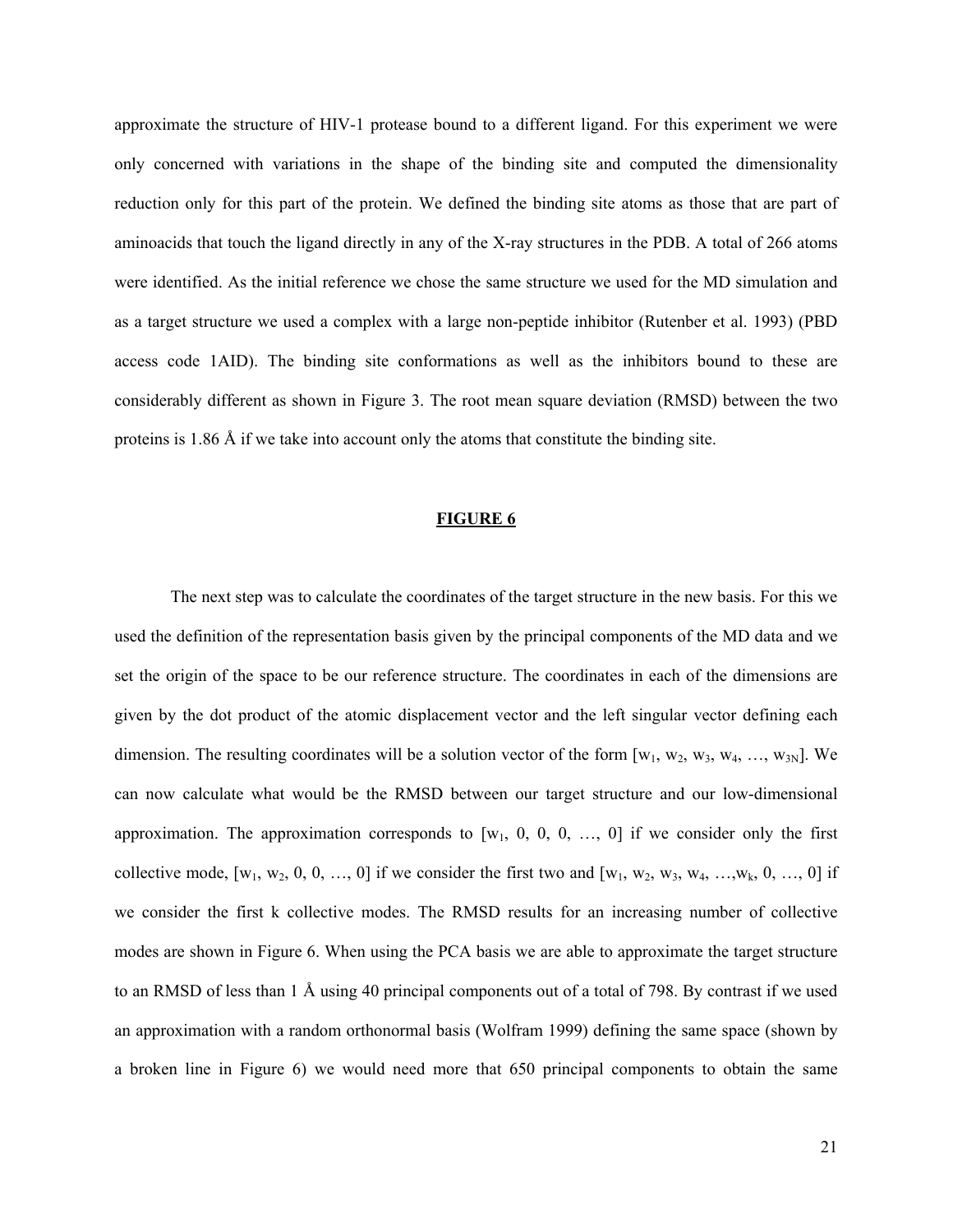accuracy. This shows the strength of our method in approximating other conformations of the same protein using a lower dimensional search space and validates the effectiveness of the PCA by comparing it with an approximation carried out using a random basis. It is also important to note that the values that we obtain for the approximation to the target can be further improved. Currently we are using the projection of the target structure on the new basis to estimate a set of coordinates in the reduced space that approximate the target structure. However, the optimal approach is to search the low-dimensional space directly to look for the best match. In this way we can search for alternative coordinate values along the most significant principal components that compensate for the approximation being introduced by the dimensional truncation of the representation basis. We are currently developing search techniques for the purpose of finding these solutions in the reduced space.

## 5.2. Aldose Reductase

The second model system used in our study is aldose reductase. The biological function of this enzyme is yet not entirely known but it is believed to play a primary role in the development of severe degenerative complications of diabetes mellitus (Larson et al. 1988). Finding new inhibitors for this protein could potentially lessen some of the complications of diabetes. Unfortunately, just like in the case of the previous example and like many other proteins, aldose reductase has the capacity to adjust the shape of its binding site depending on the ligand it is binding to. A small-molecule database screen for potential ligands would miss many potential candidates if it did not include the protein flexibility in the search process. Several experimental structures of aldose reductase have been solved using X-ray crystallography when bound to different ligands as well as in the unbound form. It was observed that with some inhibitors such as sorbinil (Urzhumtsev et al. 1997) the structure is almost similar to the unbound form. For other inhibitors, such as the tolrestat (Urzhumtsev et al. 1997) and zopolrestat (Wilson et al. 1993), there is a formation of a specificity pocket resulting in significantly different binding site configurations. This conformational change is shown in Figure 7 where we compare the shape of the binding site for the unbound form of the enzyme to the bound form with tolrestat. In the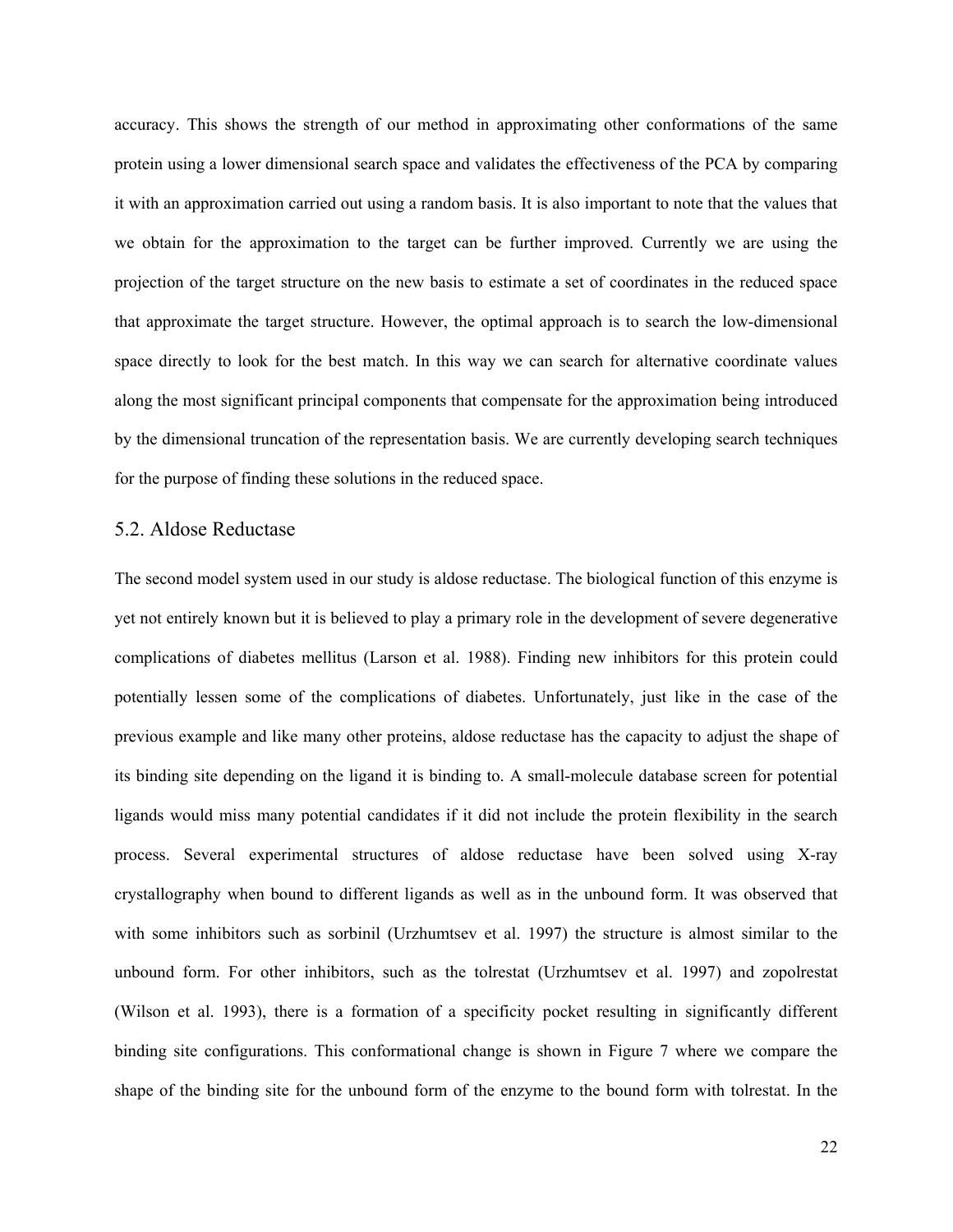unbound form shown on the left of Figure 7 there are a series of aminoacids (represented by ball-andstick models), which come together to close the specificity pocket. In the presence of tolrestat (represented on the right by a van der Walls sphere model) the aminoacids at the top and bottom of the binding site separate and open the extra cavity. The movement is caused by both side chain and backbone rearrangements.

#### **FIGURE 7**

Although there are currently 16 structures of aldose reductase deposited in the PDB we can not use this data exclusively as input for the dimensionality reduction technique as we did for HIV-1 protease. The reason is that the data does not contain much variability, as only two ligands are significantly different from the rest. In this case we have to complement laboratory obtained structures with data obtained from an MD simulation. This will be typically the case with most protein systems of interest for drug design, as few structures have been determined under different sets of experimental conditions and with different ligands. The starting structure for the MD simulation was the unbound form with PDB code 1AH4. The MD and PCA procedures used for this example were similar to what was described above for HIV-1 protease. However since the system is larger (315 vs. 198 aminoacids for HIV-1 protease) and it is known from crystallography observations that only the binding site region changes its shape, we decided to apply our dimensionality reduction technique only to this region. We conservatively defined the binding site to be a sphere of radius 20 Å around the center of the tolrestat specificity pocket (see Figure 7 ). This changed the dimensionality of the input data from 3×5121 to 3×2544.

#### **FIGURE 8**

Again, as it was observed with HIV-1 protease, there is a large dominance of only a small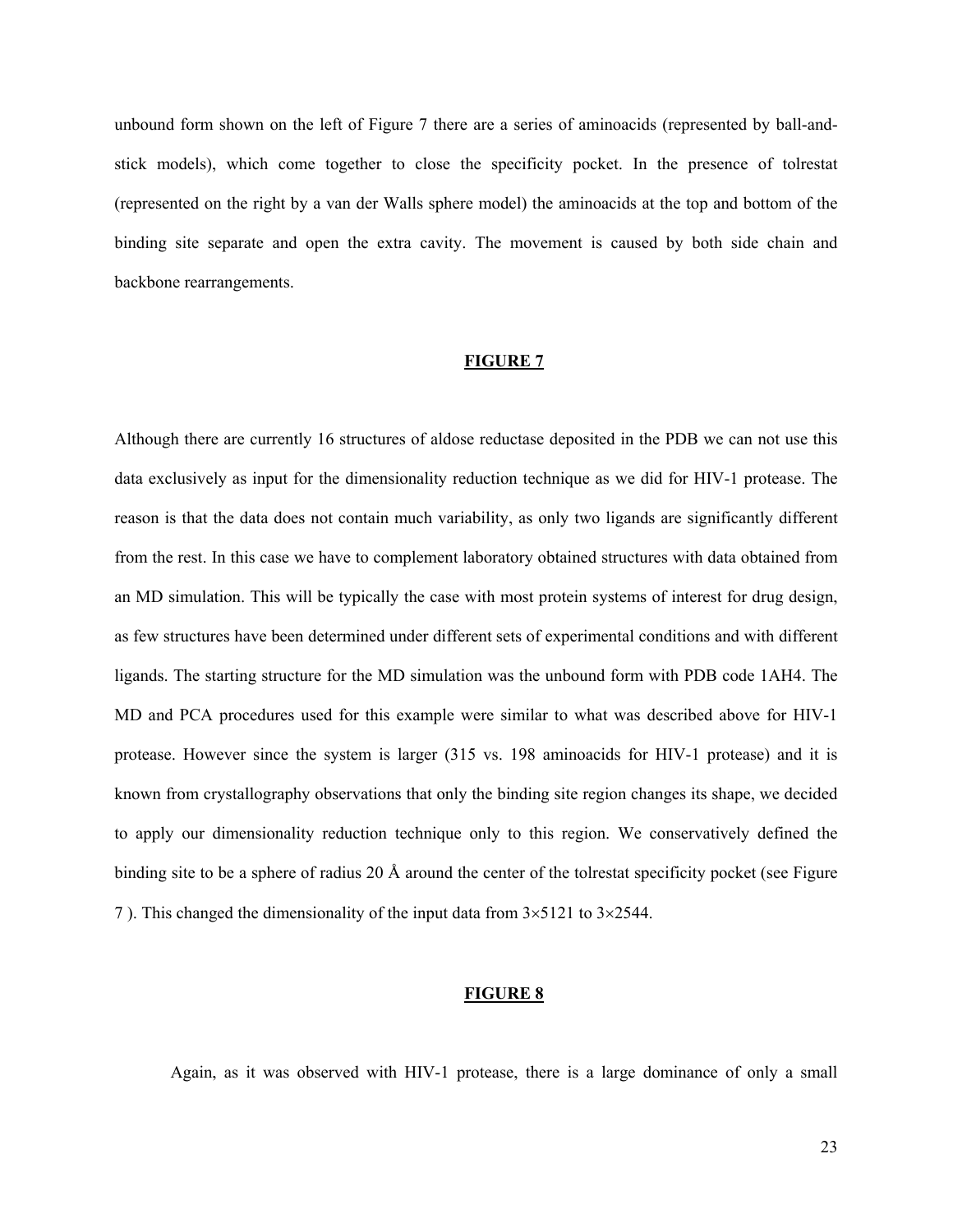fraction of the left singular vectors. The 40 most dominant vectors account for 81% of the total variance (Figure 8), with the first three accounting for 22%, 11% and 6% of the total variance, respectively. If we consider the new reduced basis of 40 dominant left singular vectors (versus the initial  $3\times2544$ ) as a representation for the flexibility of the binding site, we can now model on our reduced basis some of the flexibility that is experimentally observed. For this we calculated an approximation of the form  $[w_1, w_2,$ …, w40, 0, …, 0] as we did for HIV-1 protease using the unbound form as the reference structure (no pocket present) and the bound structure to tolrestat as our target (pocket is present). The RMSD for the binding site residues represented in Figure 9 between the bound (shown in light gray) and unbound form (shown in black) is 1.74Å. Using a 40 degrees of freedom approximation we can reduce this value to 1.07Å. From the figure it is clear that we can obtain a good approximation on the residues that form the top of the specificity pocket with our approximate structure (shown in gray) matching almost exactly the experimental structure for the bound form. It is important to note that the approximation is able to capture not only the movement of aminoacid sidechains, such as the rotation of the phenylalanine ring shown in the center, but also global displacements caused by a movement at the backbone level, such as shown in the top of Figure 9. This contrasts with complexity reduction methods that consider the important flexibility of the protein as being represented only by movements of sidechains and which is unable to represented induced fit conformational changes caused by backbone movements. The bottom part of the specificity pocket does not show a match of similar quality but also shows a trend in the right direction. In fact the approximated structure already displays the specificity pocket and is large enough to accommodate ligands such as tolrestat or zopolrestat.

#### **FIGURE 9**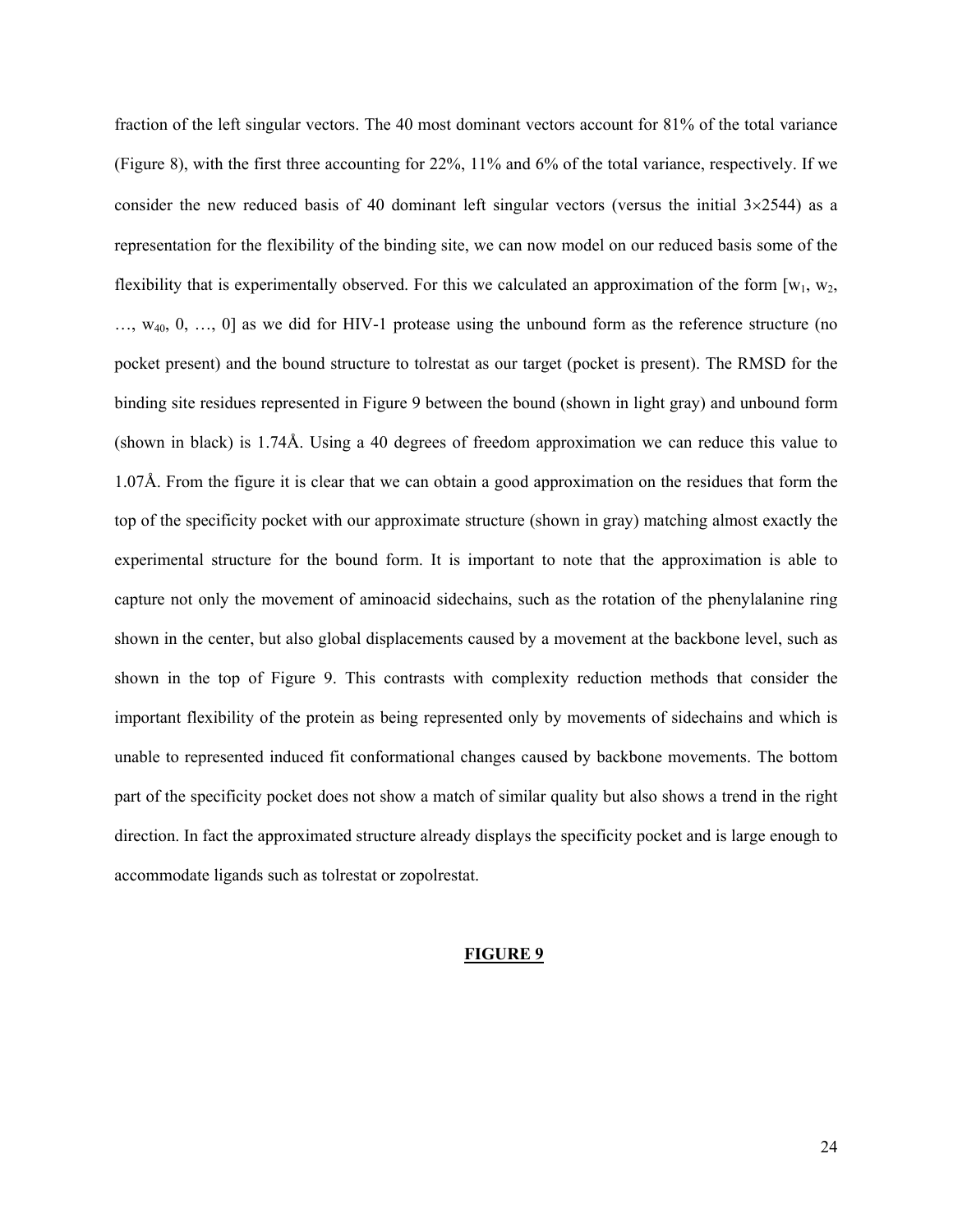## **6. CONCLUSION**

In this paper we showed how to obtain a reduced basis representation of protein flexibility. Proteins typically have a few hundreds to a few thousands of degrees of freedom. Starting with data obtained from laboratory experiments and/or MD simulations, we demonstrate that we can compute a new set of degrees of freedom which are combinations of the original ones and which can be ranked according to significance. Depending on the level of accuracy desired, the k most significant of these new degrees of freedom can be used to model the flexibility of the system. We have observed, in multiple occasions, that the reduced basis representation retains critical information about the directions of preferred motion of the protein. It can thus be used to compute conformational rearrangements of the protein that can further be studied for interaction with novel ligands or other proteins. Our work contributes to the better understanding of how changes in the conformation of a protein affect its ability to bind other molecules and hence its function. We envision that protein databases, such as the Protein Data Bank, would be annotated in the future with principal modes of motion for proteins allowing rapid and detailed analysis of biomolecular interactions. This annotation would allow researchers not only to analyze the static structure of a protein but also its motions and relations between structure, motion and function. The process of determining collective modes of motion could be automated using the methods described in the present work and the information would complement other structural databases such as the Database of Macromolecular Movements (Gerstein and Krebs 1998).

In this paper we used PCA as our dimensionality reduction technique. The results obtained are biologically meaningful. Clearly, it is worth investigating the application of non-linear dimensionality reduction techniques to the same problem. For example local PCA (Kambhatla and Leen 1997), locally linear embedding (Roweis and Saul 2000), and multi-layer auto-associative neural networks (Kramer 1991) might be able to provide us with the same kind of information as PCA while using an even further reduced number of degrees of freedom. The application of these dimensionality reduction methods to protein structural data is only practical for modeling if we are able to obtain an inverse mapping from the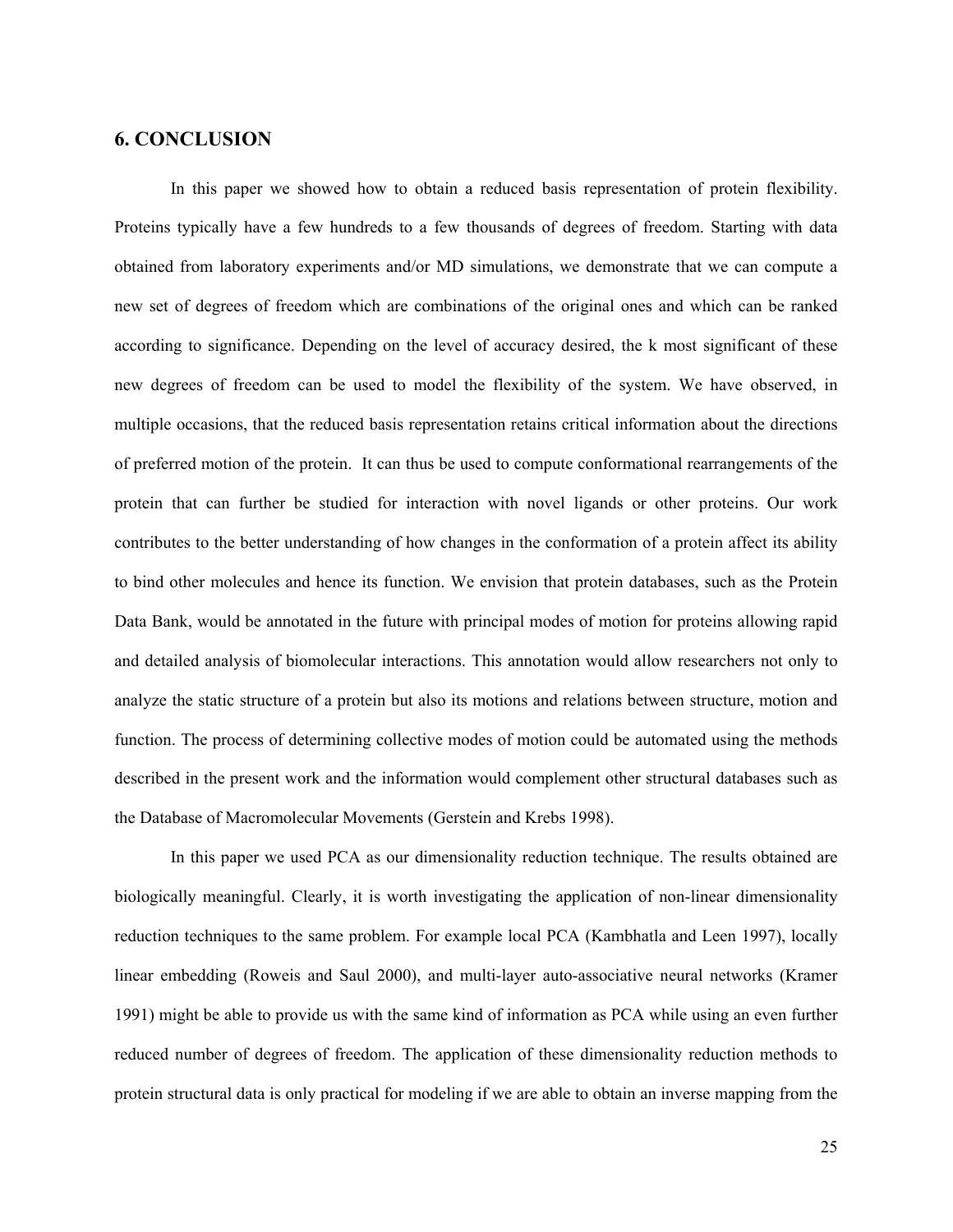lower to the higher dimensional space. This mapping can in principle be obtained using machine learning techniques such as neural networks. Carrying out this step efficiently is very difficult and constitutes an open research question. Preliminary work in our group indicates that some of the advantages obtained by performing a non-linear dimensional reduction are outweighed by an increased computational cost and a loss in accuracy due to the approximated inverse mapping. Nevertheless, the advantage of reduced complexity in the representation of molecular motion may justify the increased computational cost of the non-linear dimensionality reduction depending on the application.

All our work was done using the Cartesian coordinates of atoms in the protein. An interesting idea is to perform the dimension reduction in the dihedral and the bond angle space of the system. The advantage of this approach is that the initial dimensionality of the problem is reduced because given certain constraints fewer parameters are necessary to uniquely define a protein structure. The first constraint is that bond lengths are fixed. At a second level of approximation, bond angles between three consecutively bonded atoms can also be considered fixed. As such, it is possible to represent a molecular conformation using only the set of dihedral angles corresponding to torsions around single bonds. The dimensionality of this space is in practice approximately almost an order of magnitude smaller than the Cartesian representation. Initial experiments showed that a dihedral angle-based analysis of conformational data is very sensitive to noise and prone to error. We are currently investigating this problem and improving the general methodology in order to apply the methods described in this work to a dihedral angle representation. Last but not least, we investigate how to effectively explore conformational flexibility of a protein in the reduced basis representation to make approximate but fairly accurate predictions for protein-protein and protein-ligand interactions. This work could be used to predict complex effects such as the induced fit effect during ligand binding in a drug design study in a computationally efficient manner.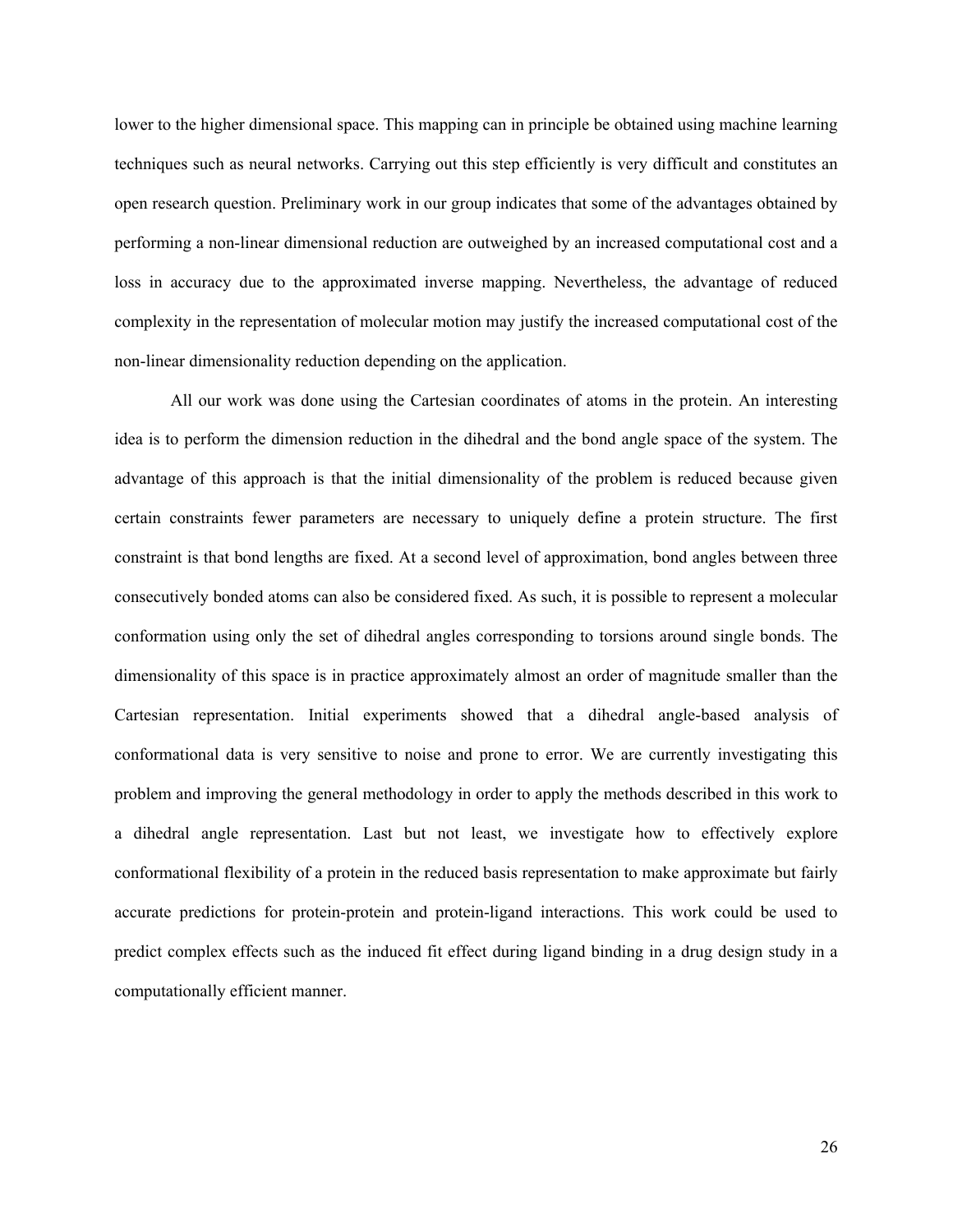## **ACKNOWLEDGEMENTS**

M. Teodoro has been partially supported by a PRAXIS XXI Pre-doctoral Fellowship from the Portuguese Ministry of Science, a Whitaker Biomedical Engineering Grant, an Autrey Fellowship Award from Rice University and a Pre-doctoral Fellowship from the Keck Center for Computational Biology. Work on this paper by L. Kavraki has been supported in part by NSF IRI-970228, NSF 0114796 Grant, a Whitaker Biomedical Engineering Grant, a Sloan Fellowship and a Texas ATP Award. The authors would like to thank Ara Hayrapetyan, John Olson, and Seiichi Matsuda for their comments.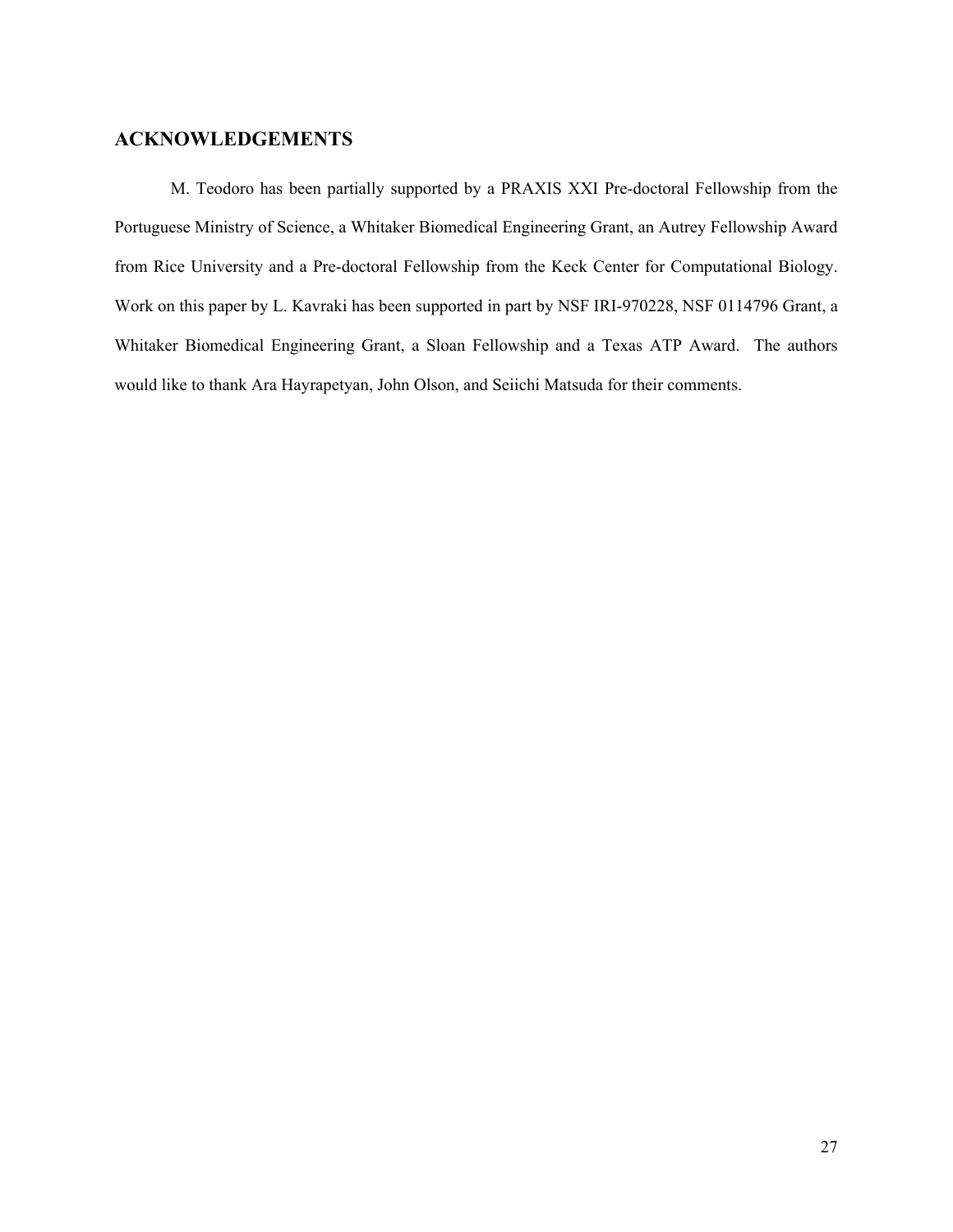# **FIGURES**



Figure 1. Conformations of calmodulin. The unbound form shown on the left bends the  $\alpha$ - helix connecting its two main domains when it binds to a target (not shown). The final bound conformation is on the right.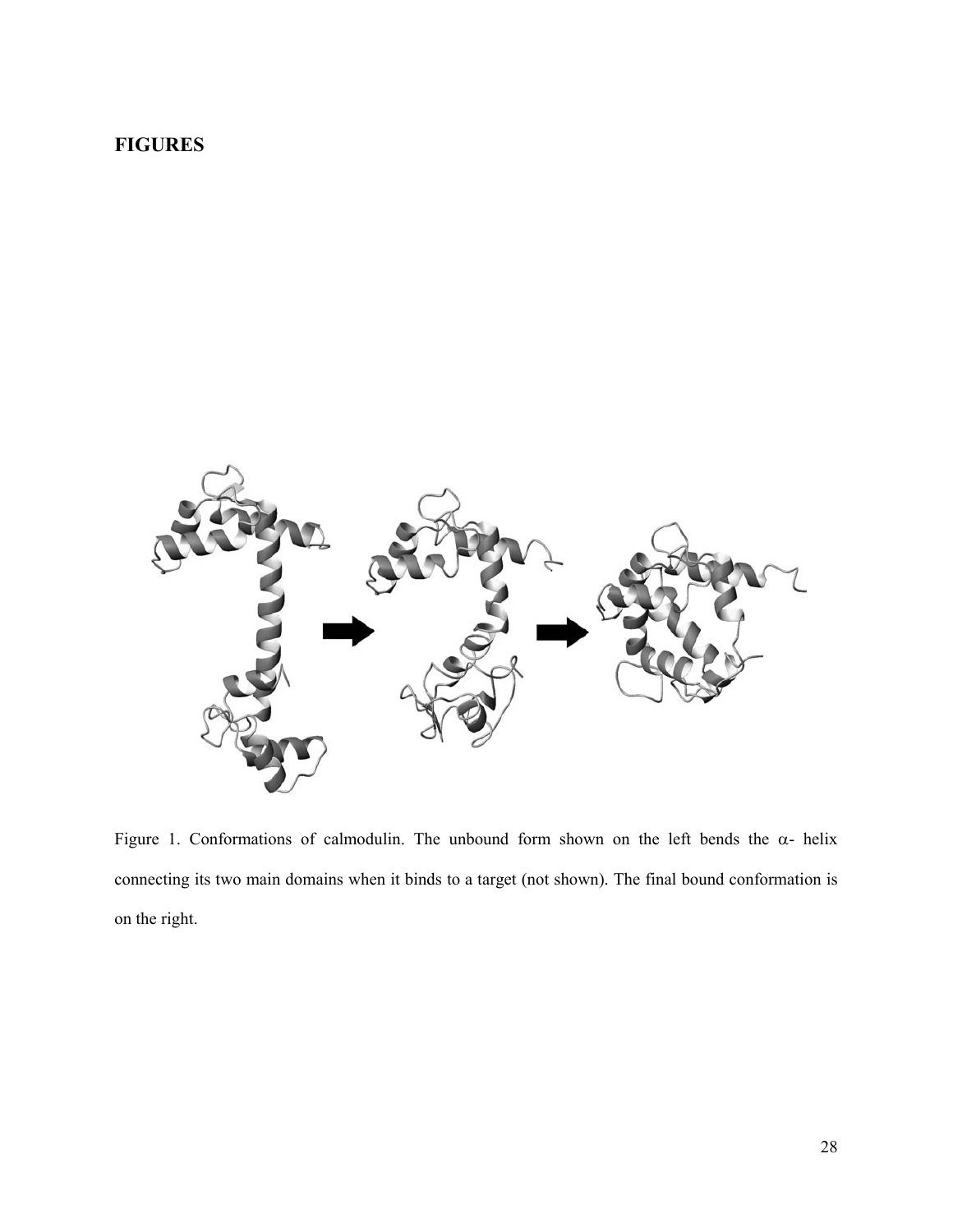

Figure 2. Backbone representation of HIV-1 protease for the unbound (gray) and bound forms (black). The arrows indicate the flaps region where large conformational changes take place. The binding site is the location indicated by B.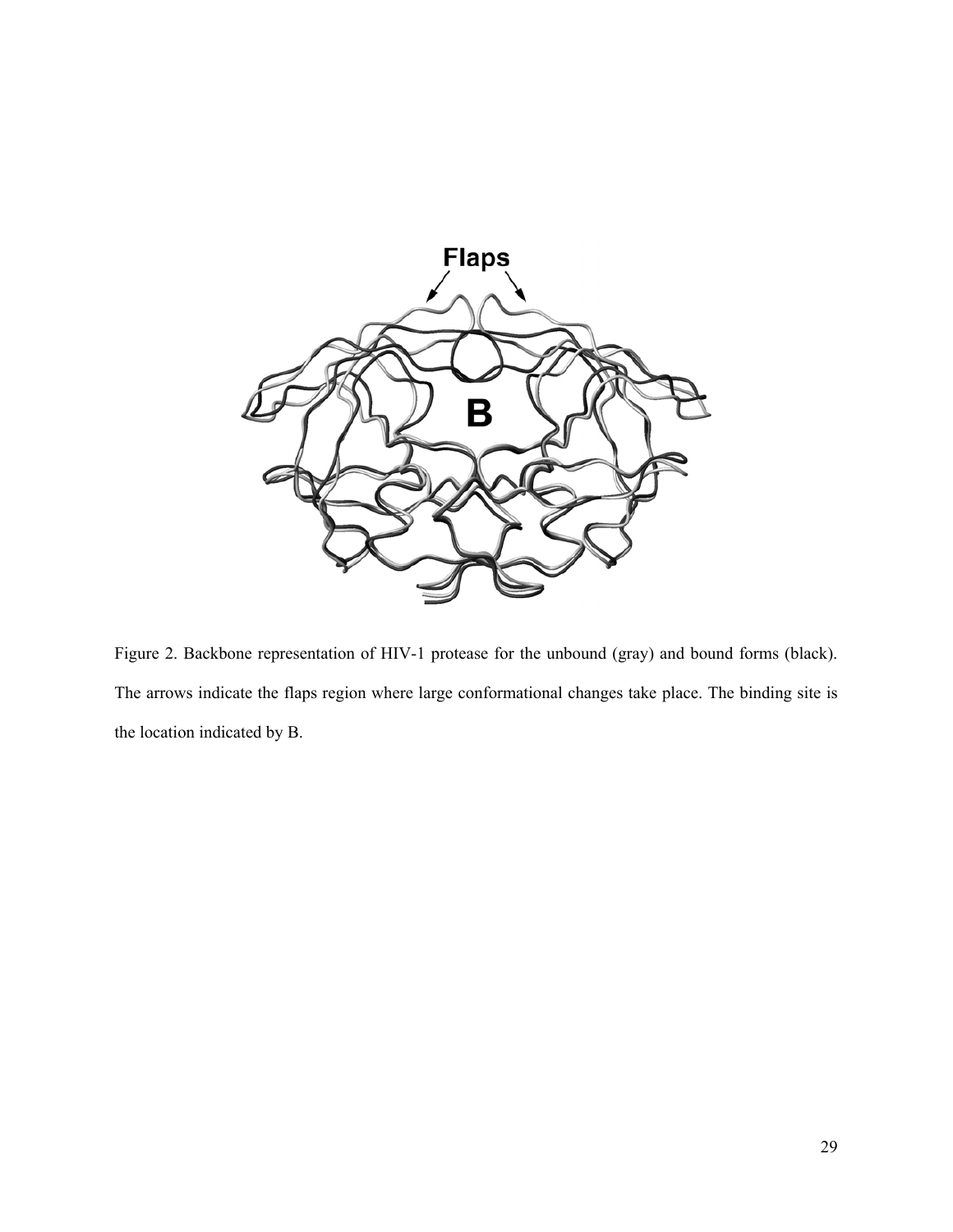

Figure 3. Tube representation of HIV-1 protease (PDB access codes 4HVP and 1AID) bound to different inhibitors represented by spheres. The plasticity of the binding site of the protein allows the protease to change its shape in order to accommodate ligands with widely different shapes and volumes.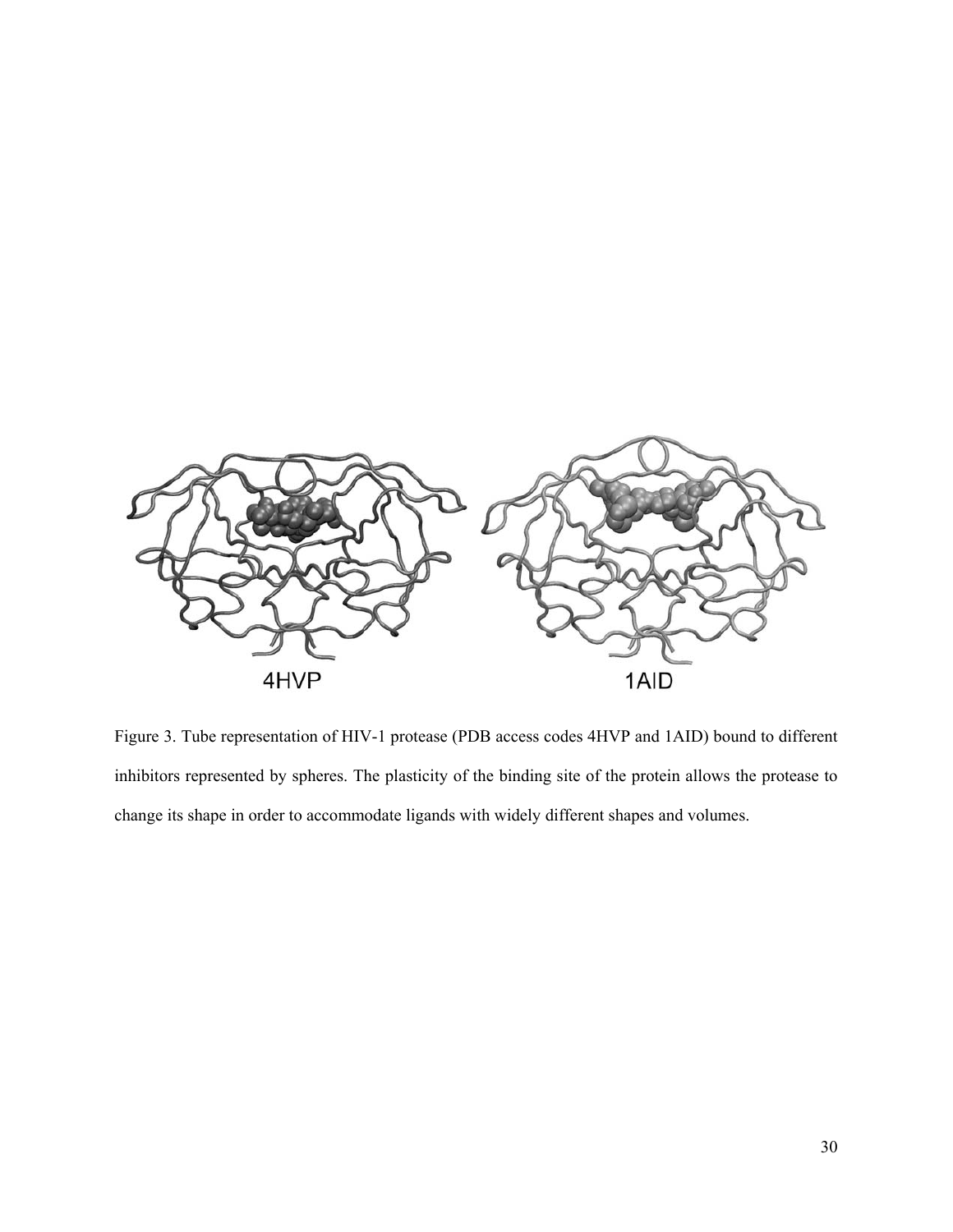

Figure 4. Fraction of total variance represented by the most significant singular values for HIV-1 protease dimensionality reduction.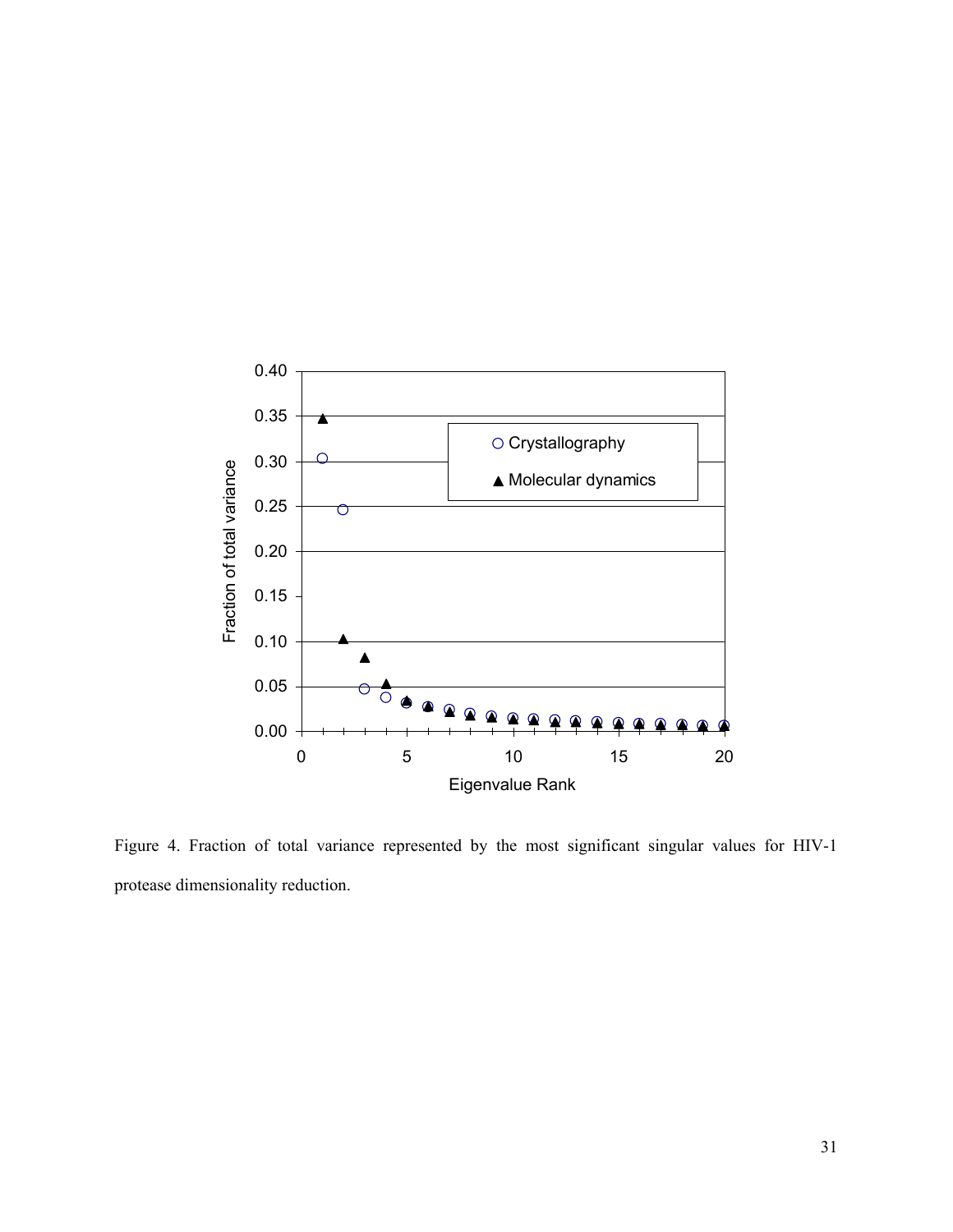

Figure 5. HIV-1 protease backbone motion as defined by the first principal component. The structure shown at the center left corresponds to the bound reference structure (ligand not shown). As the structure moves along the first principal component the flaps either close more over the binding site (bottom sequence ) or, if moving in the opposite direction, lead to an open conformation (top sequence) very similar to structures obtained by crystallography for the unbound conformation.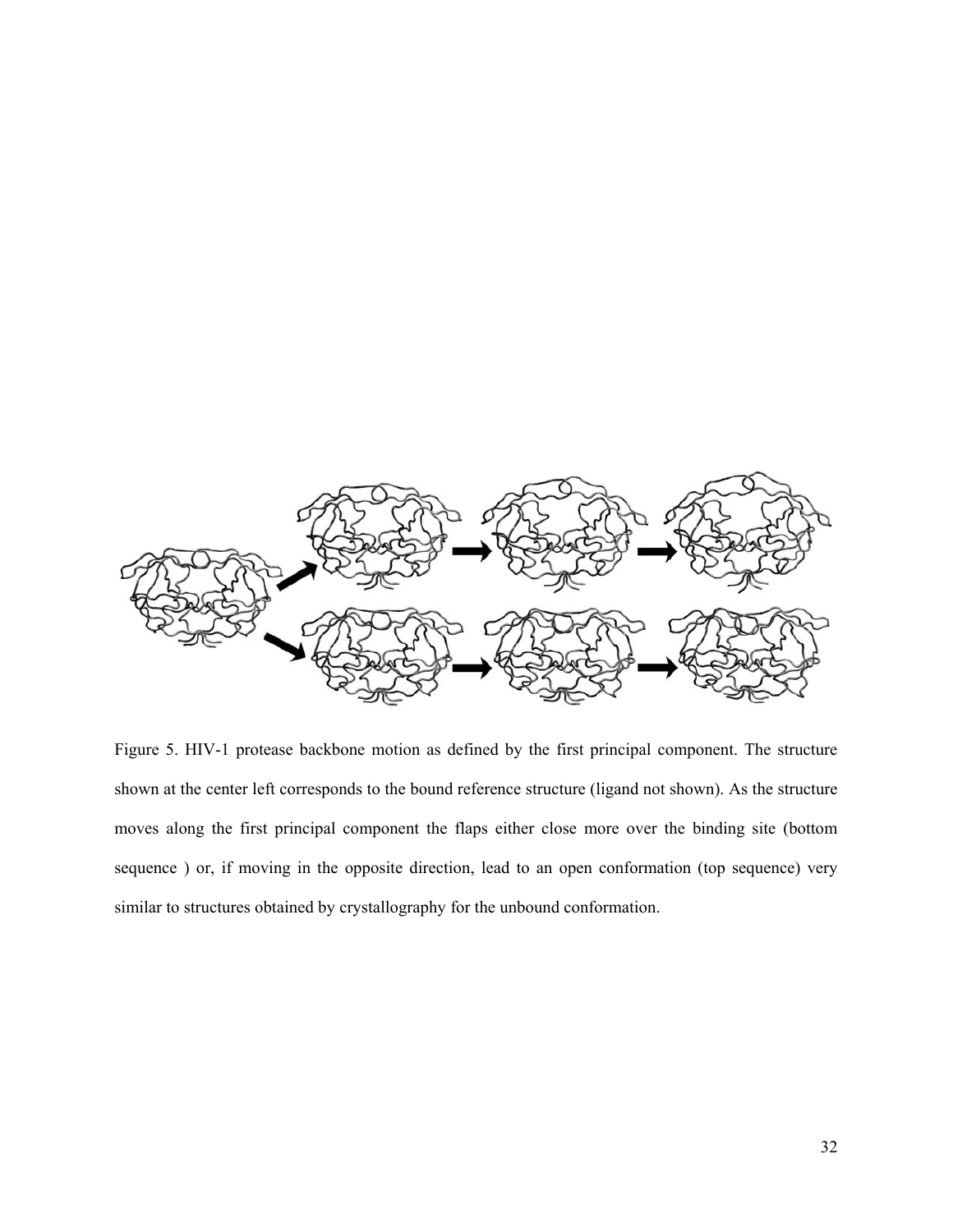

Figure 6. RMSD between a reference (4HVP) and a target structure (1AID) for an approximation of the flexibility of HIV-1 protease using an increased number of collective modes. The solid uses the collective modes basis determined by PCA and the broken line uses a random basis defining the same space.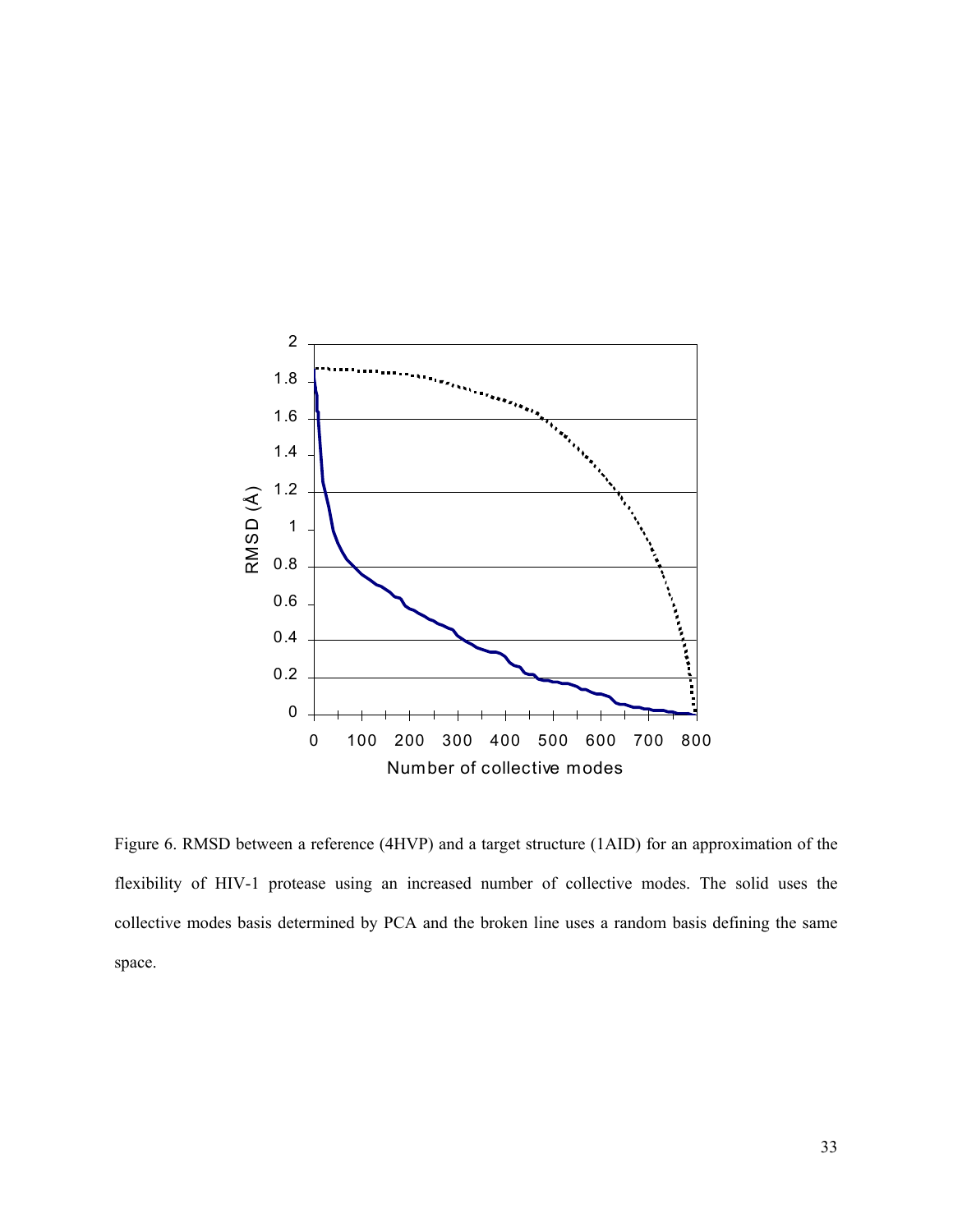

Figure 7. The unbound form of aldose reductase is shown on the left while the bound from is shown on the right. The bottom figures zoom in the corresponding top figures to show aminoacids whose rearrangements open a pocket that make the binding possible.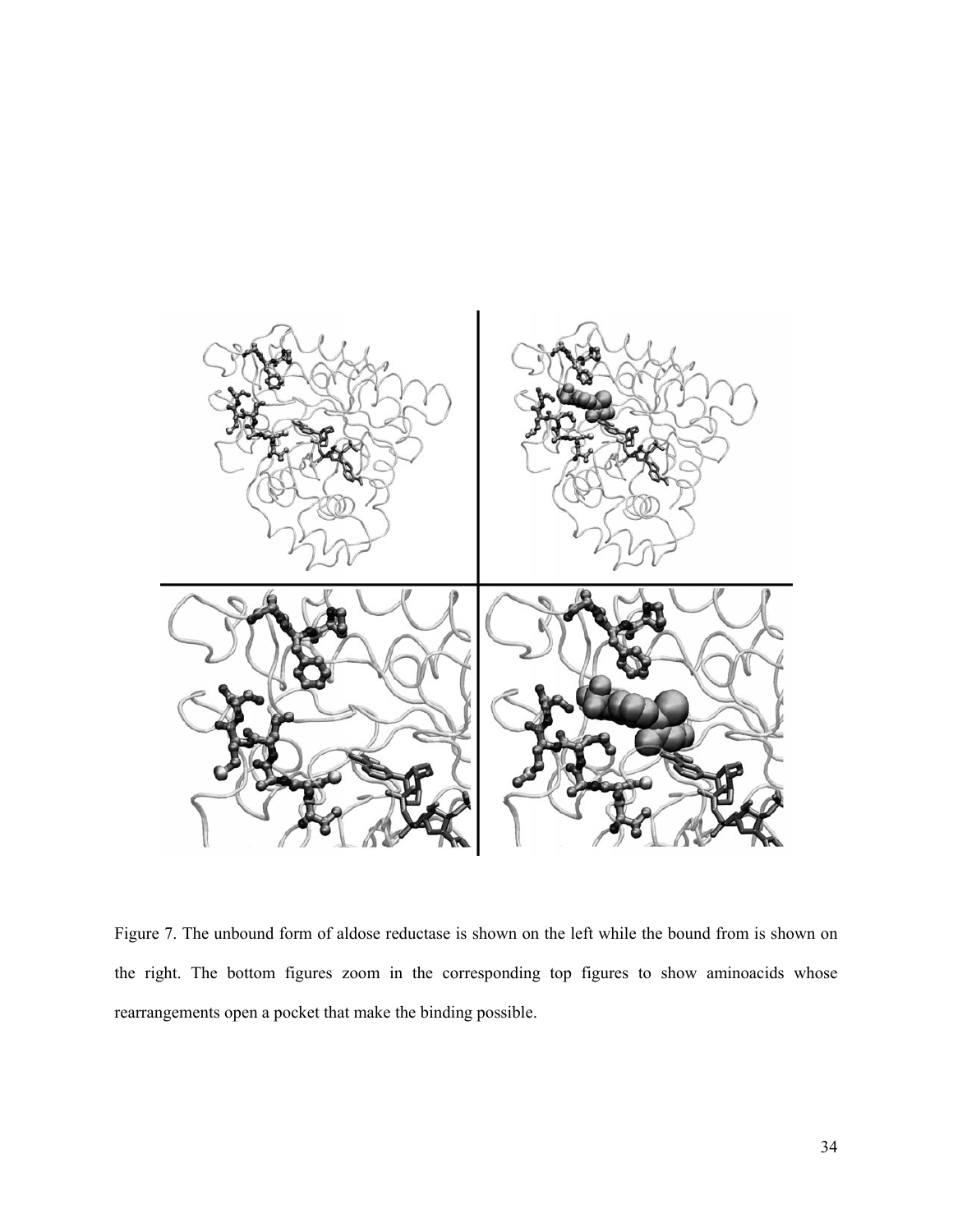

Figure 8. Fraction of total variance represented by the most significant singular values for Aldose Reductase dimensionality reduction.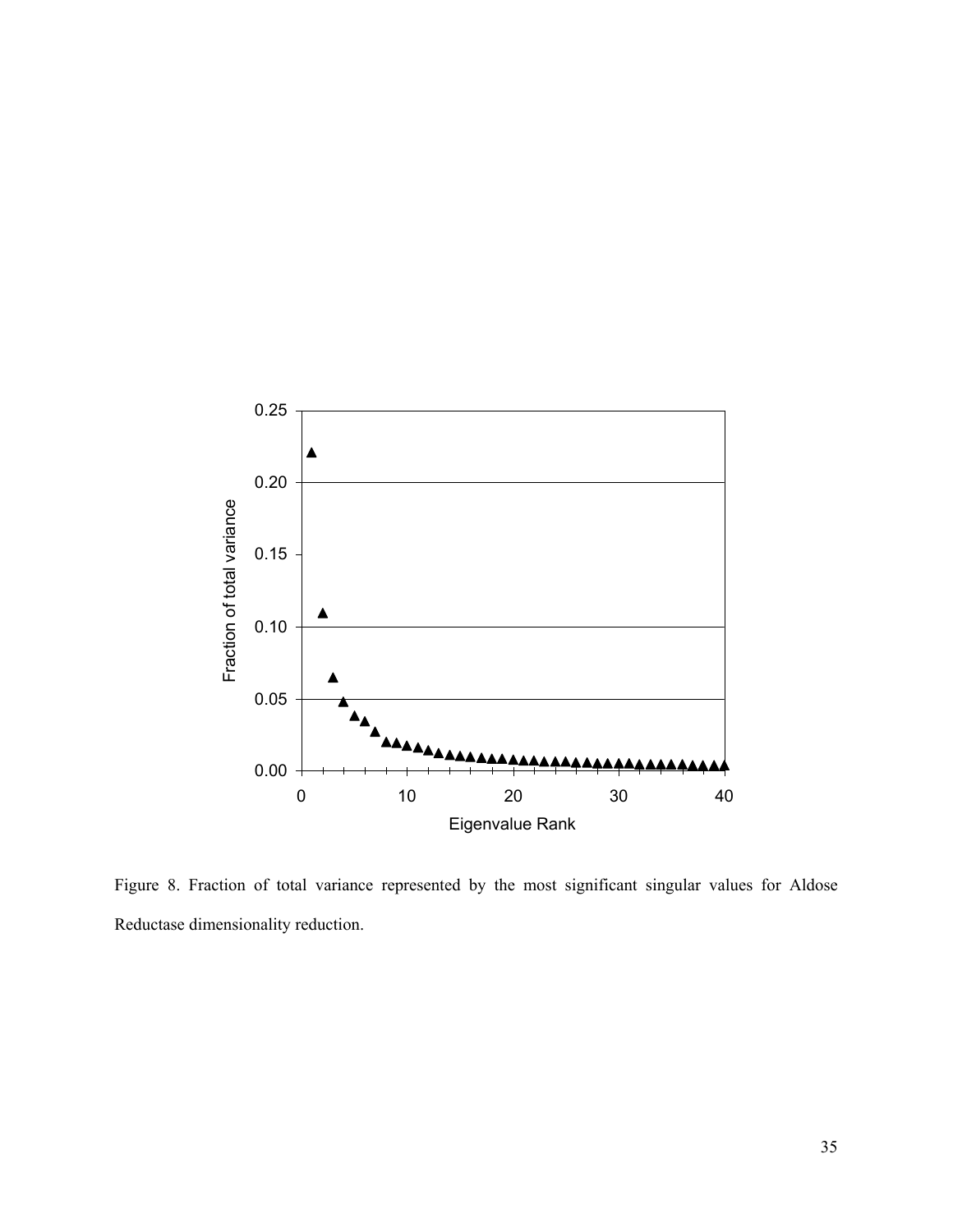

Figure 9. Approximation (gray) of the bound conformation (black) using the unbound conformation (light gray) as a starting point and searching along main modes of collective motion.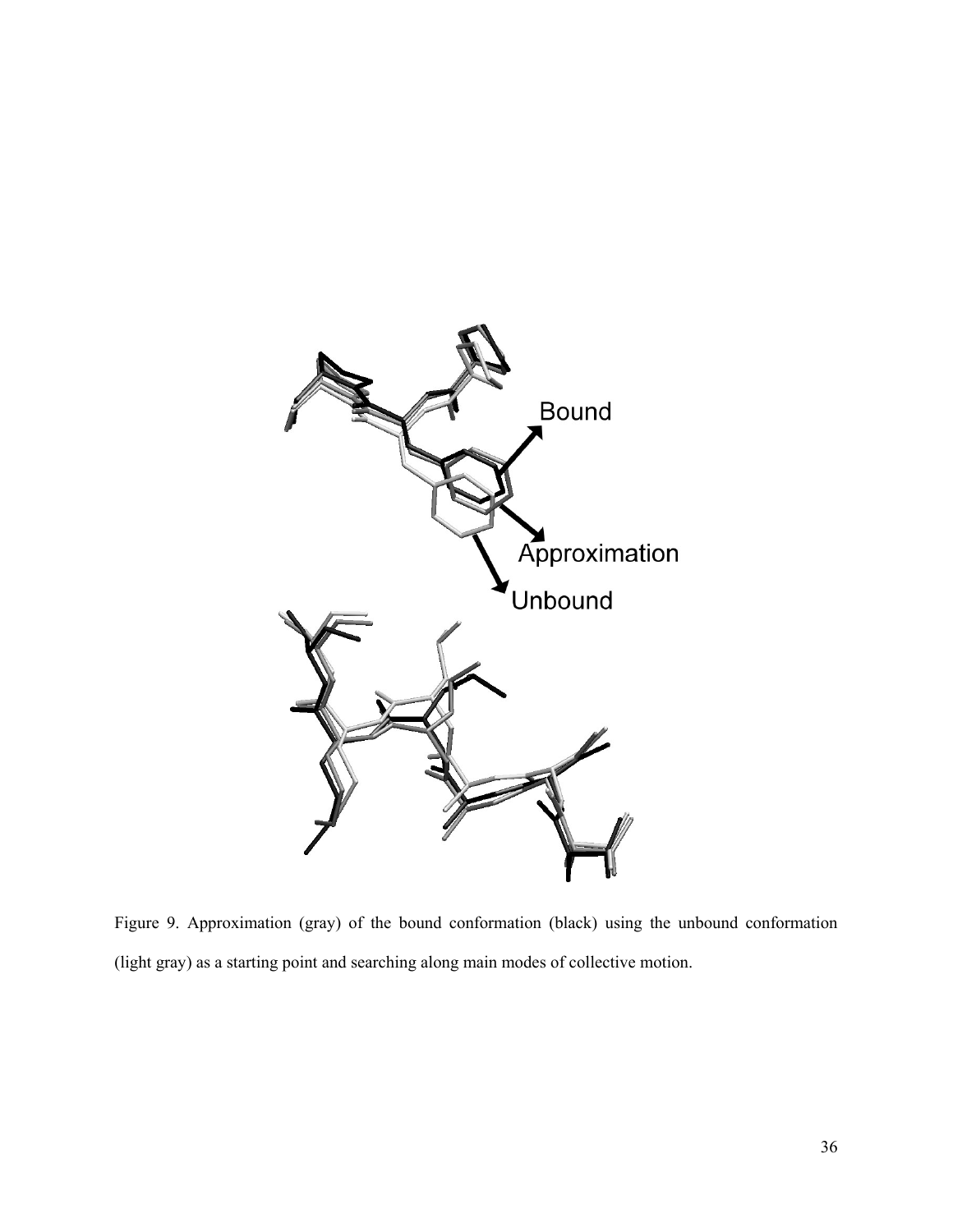## **REFERENCES**

- Amadei, A., A. B. Linssen, and H. J. Berendsen. 1993. Essential dynamics of proteins. *Proteins* 17, 412- 25.
- Amadei, A., A. B. Linssen, B. L. de Groot, D. M. van Aalten, and H. J. Berendsen. 1996. An efficient method for sampling the essential subspace of proteins. *J Biomol Struct Dyn* 13, 615-25.
- Berendsen, H. J. C., J. P. M. Postma, W. F. van Gunsteren, A. DiNola, and J. R. Haak. 1984. Molecular dynamics with coupling to an external bath. *Journal of Chemical Physics* 81, 3684-3690.
- Berman, H. M., J. Westbrook, Z. Feng, G. Gilliland, T. N. Bhat, H. Weissig, I. N. Shindyalov, and P. E. Bourne. 2000. The Protein Data Bank. *Nucleic Acids Res* 28, 235-42.
- Bishop, C. M., M. Svensen, and C. K. Williams. 1998. GTM:the Generative Topographic Mapping. *Neural Computation* 10, 215 -234.
- Brooks, C. L., B. Montgomery, and M. Karplus. 1988. *Proteins : A Theoretical Perspective of Dynamics, Structure and Thermodynamics*. John Wiley & Sons, New York.
- Byrne, B., and S. Iwata. 2002. Membrane protein complexes. *Curr Opin Struct Biol* 12, 239-43.
- Caves, L. S., J. D. Evanseck, and M. Karplus. 1998. Locally accessible conformations of proteins: multiple molecular dynamics simulations of crambin. *Protein Sci* 7, 649-66.
- Collins, J. R., S. K. Burt, and J. W. Erickson. 1995. Flap opening in HIV-1 protease simulated by 'activated' molecular dynamics. *Nat Struct Biol* 2, 334-8.
- Cornell, W. D., P. Cieplak, C. I. Bayly, I. R. Gould, K. M. Merz, D. M. Ferguson, D. C. Spellmeyer, T. Fox, J. W. Caldwell, and P. A. Kollman. 1995. A second generation force field for the simulation of proteins and nucleic acids. *J. Am. Chem. Soc.* 117, 5179-5197.
- de Groot, B. L., A. Amadei, R. M. Scheek, N. A. van Nuland, and H. J. Berendsen. 1996a. An extended sampling of the configurational space of HPr from E. coli. *Proteins* 26, 314-22.
- de Groot, B. L., A. Amadei, D. M. van Aalten, and H. J. Berendsen. 1996b. Toward an exhaustive sampling of the configurational spaces of the two forms of the peptide hormone guanylin. *J Biomol Struct Dyn* 13, 741-51.
- de Groot, B. L., S. Hayward, D. M. van Aalten, A. Amadei, and H. J. Berendsen. 1998. Domain motions in bacteriophage T4 lysozyme: a comparison between molecular dynamics and crystallographic data. *Proteins* 31, 116-27.
- de Groot, B. L., D. M. van Aalten, A. Amadei, and H. J. Berendsen. 1996c. The consistency of large concerted motions in proteins in molecular dynamics simulations. *Biophys J* 71, 1707-13.
- Duan, Y., and P. A. Kollman. 1998. Pathways to a protein folding intermediate observed in a 1 microsecond simulation in aqueous solution. *Science* 282, 740-4.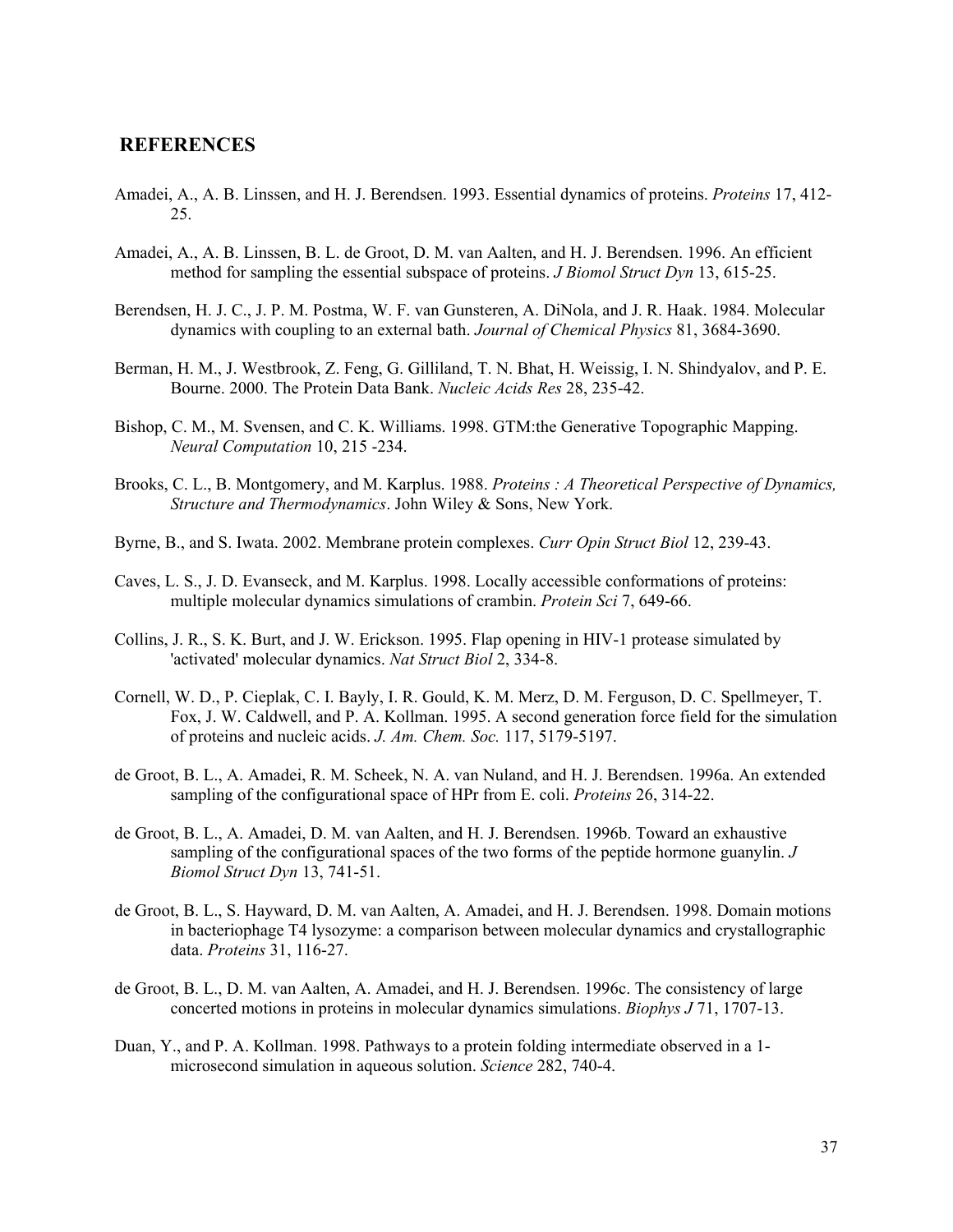- Finn, P., and L. Kavraki. 1999. Computational Approaches to Drug Design. *Algorithmica* 25, 347-371.
- Garcia, A. E. 1992. Large-amplitude nonlinear motions in proteins. *Physical Review Letters* 68, 2696- 2699.
- Gerstein, M., and W. Krebs. 1998. A database of macromolecular motions. *Nucleic Acids Res* 26, 4280- 90.
- Go, N., T. Noguti, and T. Nishikawa. 1983. Dynamics of a small globular protein in terms of lowfrequency vibrational modes. *Proc Natl Acad Sci U S A* 80, 3696-700.
- Gogonea, V., D. Suarez, A. van der Vaart, and K. M. Merz, Jr. 2001. New developments in applying quantum mechanics to proteins. *Curr Opin Struct Biol* 11, 217-23.
- Guntert, P., W. Braun, and K. Wüthrich. 1991. Efficient computation of three-dimensional protein structures in solution from nuclear magnetic resonance data using the program DIANA and the supporting programs CALIBA, HABAS and GLOMSA. *J Mol Biol* 217, 517-30.
- Hastie, T., and W. Stuetzle. 1989. Principal curves. *Journal of the American Statistical Association* 84, 502 -516.
- Hotelling, H. 1933. Analysis of a complex of statistical variables into principal components. *Journal of Educational Psychology* 24, 441.
- Isralewitz, B., M. Gao, and K. Schulten. 2001. Steered molecular dynamics and mechanical functions of proteins. *Curr Opin Struct Biol* 11, 224-30.
- Kabsch, W. 1976. A solution for the best rotation to relate two sets of vectors. *Acta Cryst.* 32, 922-923.
- Kalé, L., R. Skeel, M. Bhandarkar, R. Brunner, A. Gursoy, N. Krawetz, J. Phillips, A. Shinozaki, K. Varadarajan, and K. Schulten. 1999. NAMD2: Greater scalability for parallel molecular dynamics. *Journal of Computational Physics* 151, 283-312.
- Kambhatla, N., and T. K. Leen. 1997. Dimension reduction by local principal component analysis. *Neural Computation* 9, 1493 -1516.
- Kitao, A., and N. Go. 1999. Investigating protein dynamics in collective coordinate space. *Curr Opin Struct Biol* 9, 164-169.
- Kramer, M. A. 1991. Nonlinear principal component analysis using autoassociative neural networks. *AIChE Journal* 37, 233 -243.
- Kruskal, J. B. 1964. Nonmetric multidimensional scaling : a numerical method. *Psychometrika* 29, 115- 129.
- Larson, E. R., C. A. Lipinski, and R. Sarges. 1988. Medicinal chemistry of aldose reductase inhibitors. *Med Res Rev* 8, 159-86.
- Lehoucq, R., D. C. Sorensen, and C. Yang. 1998. *Arpack User's Guide: Solution of Large-Scale Eigenvalue Problems With Implicitly Restorted Arnoldi Methods*. SIAM, Philadelphia.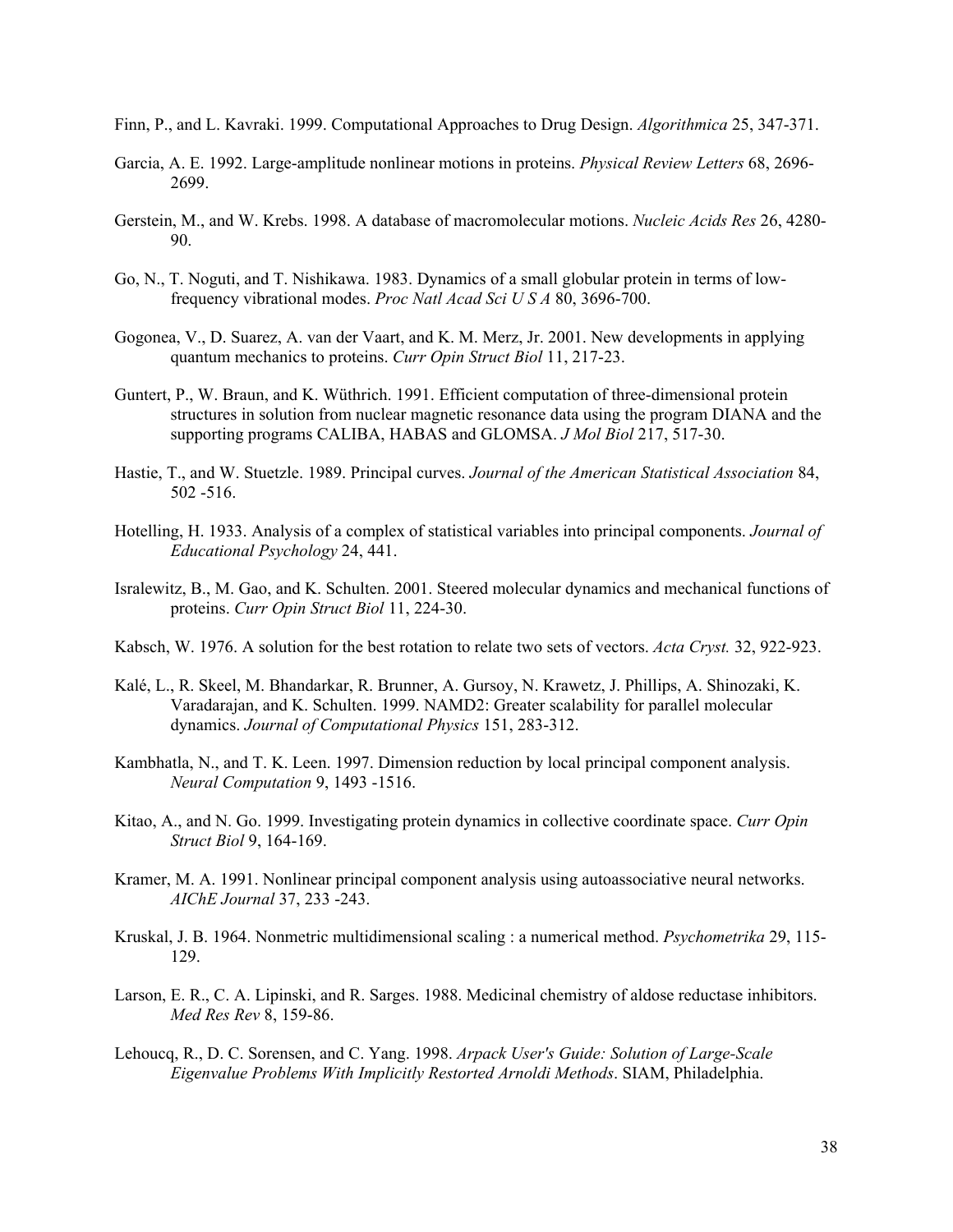- Lehoucq, R. B., and D. C. Sorensen. 1996. Deflation techniques for an implicitly restarted Arnoldi iteration. *SIAM J. Matrix Analysis and Applications* 17, 789-821.
- Levitt, M., C. Sander, and P. S. Stern. 1985. Protein normal-mode dynamics: trypsin inhibitor, crambin, ribonuclease and lysozyme. *J Mol Biol* 181, 423-47.
- Levy, R. M., and M. Karplus. 1979. Vibrational Approach to the Dynamics of an alpha-Helix. *Biopolymers* 18, 2465-2495.
- MacKerell, A. D., D. Bashford, M. Bellot, M. Karplus, and e. al. 1998. All-atom empirical potential for molecular modeling and dynamics studies of proteins. *J. Phys. Chem. B* 102, 3586-3616.
- Martin, Y. C., and P. Willett, eds. 1998. *Designing bioactive molecules: three dimensional techniques and applications*. American Chemical Society, Washington D.C.
- Miller, M., J. Schneider, B. K. Sathyanarayana, M. V. Toth, G. R. Marshall, L. Clawson, L. Selk, S. B. Kent, and A. Wlodawer. 1989. Structure of complex of synthetic HIV-1 protease with a substrate-based inhibitor at 2.3 A resolution. *Science* 246, 1149-52.
- Muegge, I., and M. Rarey. 2001. Small Molecule Docking and Scoring. *Reviews in Computational Chemistry* 17, 1-60.
- Pearson, K. 1901. On lines and planes of closest fit to systems of points in space. *The London, Edinburgh and Dublin Philosophical Magazine and Journal of Science* 2, 572.
- Rhodes, G. 1993. *Crystallography Made Crystal Clear*. Academic Press, London.
- Romo, T. 1998. Identification and modeling of protein conformational substates. Pages 235. *Department of Biochemistry and Cell Biology*. Rice University, Houston.
- Romo, T. D., J. B. Clarage, D. C. Sorensen, and G. N. Phillips, Jr. 1995. Automatic identification of discrete substates in proteins: singular value decomposition analysis of time-averaged crystallographic refinements. *Proteins* 22, 311-21.
- Roweis, S., and L. Saul. 2000. Nonlinear dimensionality reduction by locally linear embedding. *Science* 290, 2323--2326.
- Rutenber, E., E. B. Fauman, R. J. Keenan, S. Fong, P. S. Furth, P. R. Ortiz de Montellano, E. Meng, I. D. Kuntz, D. L. DeCamp, R. Salto, and et al. 1993. Structure of a non-peptide inhibitor complexed with HIV-1 protease. Developing a cycle of structure-based drug design. *J Biol Chem* 268, 15343-6.
- Shepard, R. N. 1962. The analysis of proximities: multidimensional scaling with an unknown distance function. *Psychometrika* 27, 125-140.
- Tenenbaum, J. B., V. de Silva, and J. C. Langford. 2000. A Global Geometric Framework for Nonlinear Dimensionality Reduction. *Science* 290, 2319-2323,.
- Teodoro, M., G. N. J. Phillips, and L. E. Kavraki. 2001. Molecular Docking: A Problem with Thousands of Degrees of Freedom. *IEEE International Conference on Robotics and Automation*. IEEE Press, Seoul, Korea.